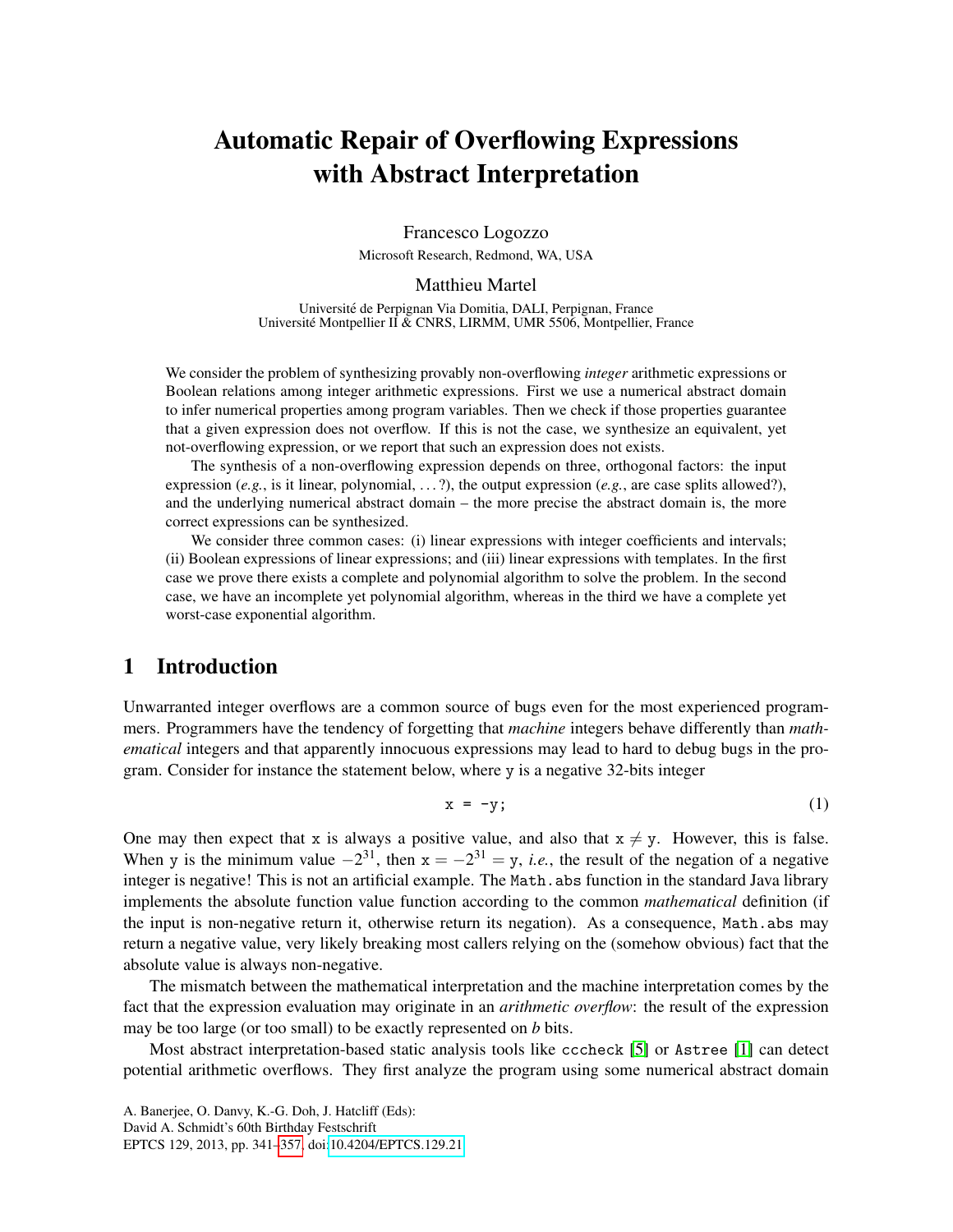(*e.g.*, Intervals [\[3\]](#page-15-1), Pentagons [\[9\]](#page-15-2), Octagons [\[12\]](#page-15-3)) to infer ranges and relations among program variables at each program point. Then, they use such information to prove that the evaluation of an arithmetic expression may never result into an overflow. If they cannot prove it, they emit a warning. For instance, in the example above cccheck warns about the possible negation of the MinValue.

In this paper, we want to push it a step further. We envision static analysis tools not only reporting possible arithmetic overflows, but *also* suggesting fixes for them. The suggested fixes are *verified repairs* in the sense of [\[8\]](#page-15-4). A verified repair is an expression which is equivalent to the original one when interpreted over the mathematical integers  $\mathbb{Z}$ , but which does not overflow when evaluated according to the given programming language semantics.

In general, the repair depends on three orthogonal factors:

- (i) the input expression language,  $\mathcal{I}$ ,
- (ii) the output expression language,  $\mathcal{O}$ ,
- (iii) the available semantic information,  $\mathscr{S}$ , *i.e.*, the underlying abstract domain and the abstract state inferred by the analyzer.

For instance, let us consider the repairing of [\(1\)](#page-0-0) where the input and output expression language are arithmetic expressions with *only* the 4 operations. The semantic information is

$$
\mathscr{S} = \{ \mathbf{y} \in [-2^{31}, -1] \}.
$$

Under these conditions, there is no way to repair the expression. Our algorithm in Sec. [4](#page-4-0) will prove that there is no way to fix the expression [\(1\)](#page-0-0). Nevertheless, if we change the hypotheses, allowing the output language  $\mathscr O$  to include expression casting, then  $-$  ((long) y) is a verified repair for -y under  $\mathscr S$ . The arithmetic overflow disappears as  $2^{31}$  $2^{31}$  $2^{31}$  is exactly representable in 64 bits<sup>1</sup>, and the semantics coincides with that over  $\mathbb Z$ . Alternatively, we can imagine adding the conditional expression to  $\mathscr O$ . Then

$$
y == \mathtt{MinValue?0: -y}
$$

is a repair in that the expression is guaranteed to not overflow, but it is *not* a verified repair as the  $\mathbb Z$ interpretation and the machine one disagree.

Example 1 Let us consider the code in Fig. [1,](#page-2-0) returning a sub-array of arr made up of count elements from index start. The careful programmer added preconditions (using CodeContracts, [\[4\]](#page-15-5)) to protect its code against buffer overruns: the starting index and the count should be non-negative (to avoid buffer underflows) and the subsegment to extract should be included in the original array (to avoid buffer overflows). However, when start and count are very large, start + count may result into an arithmetic overflow, *i.e.*, it evaluates to a negative value. As a consequence, the third precondition is trivially satisfied (an array length is always non-negative), but the program will probably go wrong, because of some buffer underflow later in the execution.

<span id="page-1-1"></span>Again, sound static analysis tools like cccheck will spot the possible arithmetic overflow in the example above. Our goal here is to synthesize an arithmetic expression matching the intent of the programmer (*i.e.*, the semantics over  $\mathbb{Z}$ ). The algorithm we introduce in Sec. [5](#page-7-0) will synthesize the expression:

$$
start \leq arr.length - count \tag{2}
$$

<span id="page-1-0"></span><sup>&</sup>lt;sup>1</sup>Note that this repair may require changing the nominal type of  $x$  if it is not defined as a long.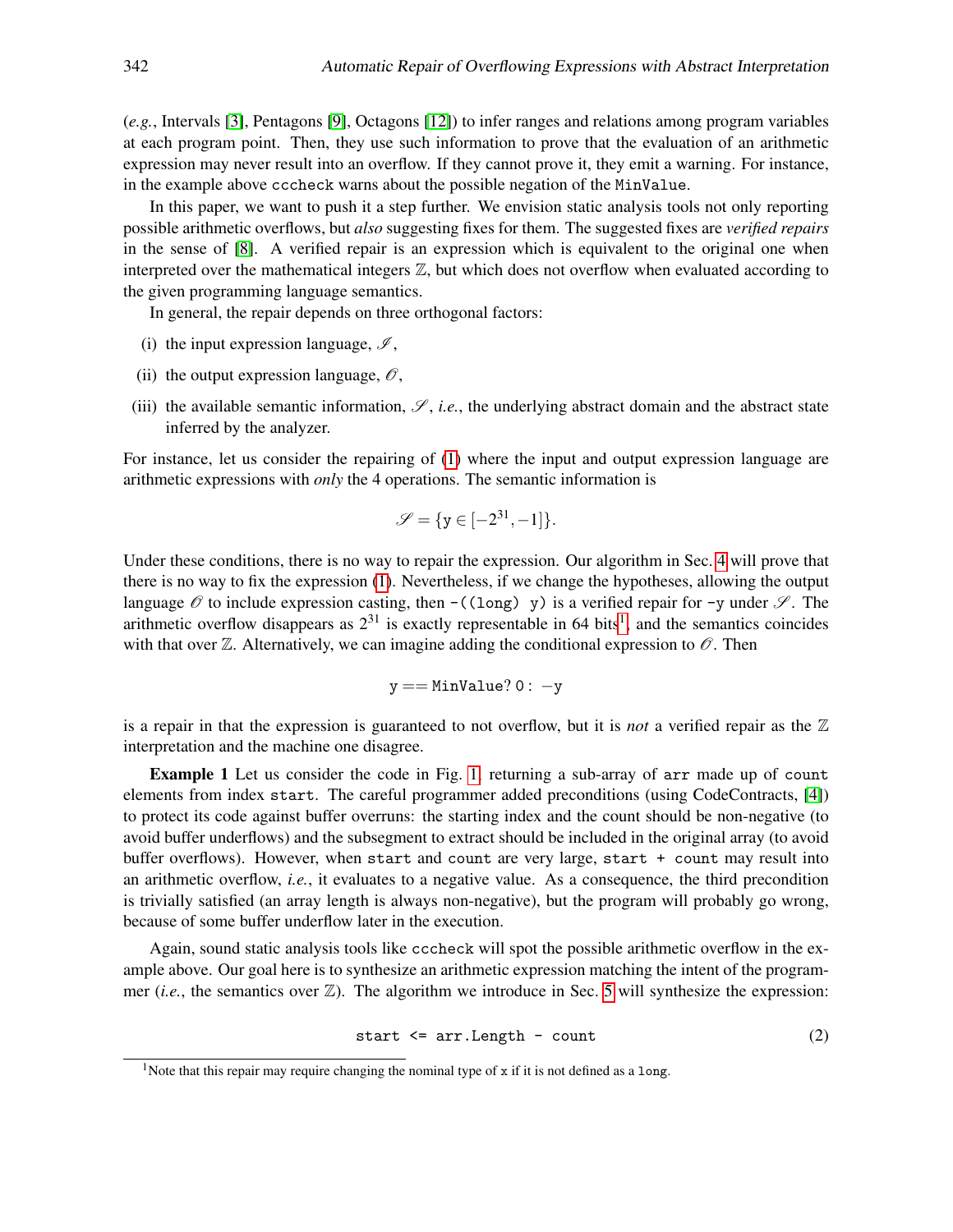```
int[] GetSubArray(int[] arr, int start, int count)
{
 Contract. Requires (0 \leq start);
  Contract.Requires(0 <= count);
  Contract.Requires(start + count <= arr.Length);
  // ... rest of the code omitted ...
}
```


<span id="page-2-0"></span>which is guaranteed to be arithmetic overflows-free. The reason for that is that the abstract element

$$
\mathscr{S} = \{ \texttt{start} \in [0, 2^{31} - 1], \texttt{count} \in [0, 2^{31} - 1], \texttt{arr.length} \in [0, 2^{31} - 1] \}
$$

implies that

arr.Length−count

can never be too small to cause an arithmetic overflow.

In general, on machine arithmetics [\(2\)](#page-1-1) *is not* equivalent to the third postcondition of Fig. [1.](#page-2-0) Therefore, the repair cannot be done in a purely syntactic way, but it requires some semantic knowledge.

**Example 2** Let us consider  $\mathcal{I} = \mathcal{O}$  to be the language of arithmetic additions. For simplicity, let us assume to have 4 bits signed integers. As a consequence −8 and 7 are respectively the smallest and the largest representable natural numbers. The sum

<span id="page-2-1"></span>
$$
x_1 + x_2 + x_3 + x_4 + x_5 + x_6 + x_7 \tag{3}
$$

with the semantic knowledge

$$
\mathscr{S} = \{x_1 \in [-2,3], x_2 \in [-1,0], x_3 \in [1,2], x_4 \in [-3,-1], x_5 \in [-3,-2], x_6 \in [-1,1], x_7 \in [2,4]\}
$$

may overflow when adding  $x_6$  to the partial sum — assuming left-to-right evaluation order.

Our algorithm in Sec. [4](#page-4-0) will automatically synthesize the following sum:

<span id="page-2-2"></span>
$$
x_3 + x_7 + x_4 + x_5 + x_2 + x_6 + x_1 \tag{4}
$$

which is a verified repair, as [\(3\)](#page-2-1) and [\(4\)](#page-2-2) coincide with the  $\mathbb Z$  interpretation, but (4) does not overflow.

Main Results. First, we will define the problem of the automatic repairing of overflowing expressions starting from the semantic knowledge inferred by a static analyzer (Sec. [3\)](#page-3-0). Next, we will focus our attention on the common case of linear expressions with integer coefficients. We show that when the underlying abstract domain is Intervals (Sec. [4\)](#page-4-0) then there exists a *complete and polynomial* algorithm to repair possibly overflowing expressions – this result was quite surprising for us. When the input language is widened to consider relations among those linear expressions, then the algorithm is still polynomial, but incomplete (Sec. [5\)](#page-7-0). On the other hand, when the underlying abstract domain is refined to Octagons, we have a complete yet worst-case exponential algorithm — this result can be easily generalized to template-based numerical domains (Sec. [6\)](#page-9-0). We will conclude evaluating a prototype implementation on a set of benchmarks (Sec. [7\)](#page-12-0).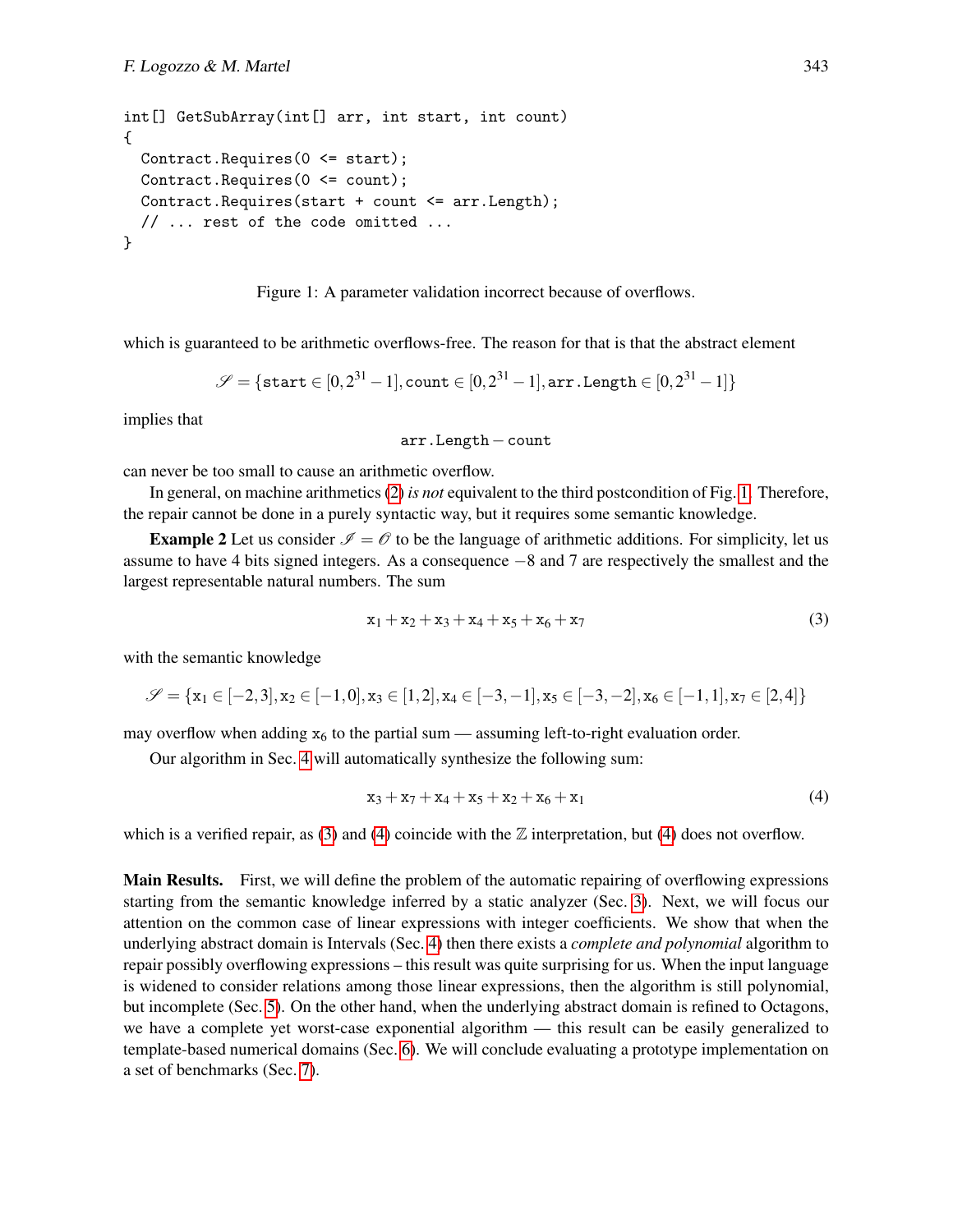## 2 Preliminaries

Syntax. Without any loss of generality we assume a strongly typed while-language W with expressions E. Expressions are either *arithmetic* expressions (*e.g.*,  $5*x+1$ ) or *relational* expressions (*e.g.*,  $x+2 <$ 3 ∗ y). Variables are declared to belong to some integral type *Mb*. Expressions are well typed, too.

An integral type can be a signed or unsigned integer of *b* bits. The smallest representable unsigned value over *b* bits is 0 and the largest is  $2^b - 1$ . The smallest representable signed is  $-2^{b-1}$  and the largest one is  $2^{b-1} - 1$ . We denote by  $\underline{M}_b$  and  $\overline{M}_b$  the smallest and the largest values of  $M_b$ . When clear from the context, we will omit the subscript *b*.

Semantics. A program state either denotes an error or maps variables to values, *i.e.*,

$$
\Sigma = \{\mathtt{err}\} \cup (\mathtt{Vars} \to \mathbb{Z}).
$$

The only way to reach the error state err is by means of an arithmetic overflow — for the sake of simplicity we treat division by zero as a particular case of overflow. We assume a semantic evaluation function

$$
\mathsf{eval} \in E \times \Sigma \to \mathbb{Z} \cup \{\mathtt{err}\}.
$$

The function eval respects a fixed left-to-right evaluation of arithmetic expressions (like C# or Java, but unlike C).

If an arithmetic overflow is encountered during the evaluation of  $e \in E$  in  $\sigma \in \Sigma$  then eval( $e, \sigma$ ) = err. We define the relation  $\models_{\text{notOverflow}} \in \mathcal{O}(\mathcal{O}(\Sigma) \times E)$  as

$$
S \models_{\textit{notOverflow}} \mathsf{e} \Longleftrightarrow \forall \sigma \in S. \textit{eval}(\mathsf{e}, \sigma) \neq \texttt{err}.
$$

The *concrete* semantics of a program P associates each program point pc ∈ PP with the set of reachable states  $\subseteq \Sigma$ . Formally:  $\llbracket P \rrbracket \in PP \rightarrow \wp(\Sigma)$ .

An abstract domain  $\langle \mathscr{A}, \sqsubset \rangle$  over-approximates sets of states. In the abstract interpretation framework, this is formalized by a Galois connection, *i.e.*, by two monotonic functions  $\alpha$ ,  $\gamma$  such that

$$
\forall S \in \mathscr{O}(\Sigma) \quad S \subseteq \gamma \circ \alpha(S) \text{ and } \forall a \in \mathscr{A} \quad \alpha \circ \gamma(a) \sqsubseteq a.
$$

The *abstract* semantics of P associates each program point with a *sound* approximation of the reachable states. Formally,  $[{\bf P}]^a \in {\bf PP} \to \mathscr{A}$  is such that

$$
\forall pc \in PP. \; [\![P]\!](pc) \subseteq \gamma([\![P]\!]^a(pc)).
$$

# <span id="page-3-0"></span>3 The Problem

In order to define the problem of repairing (or synthesis) of non-overflowing expressions, we should make all the underlying assumptions explicit.

First, we assume the program P is analyzed using a sound static analyzer with an underlying abstract domain  $\mathscr{A}$  [\[3,](#page-15-1) [19\]](#page-16-1).

Second, we denote the set of potential arithmetic overflows by  $A = \{ \langle pp, e \rangle | pc \in PP \}.$ 

Third, we define O, the subset of A for which we cannot prove the absence of overflows, *using* the abstract domain  $\mathscr{A}$ :

 $\mathbb{O} = \{ \langle pp, e \rangle \in \mathbb{A} \mid \gamma(\llbracket P \rrbracket^a(pp)) \not\models_{\textit{notOverflow}} e \}.$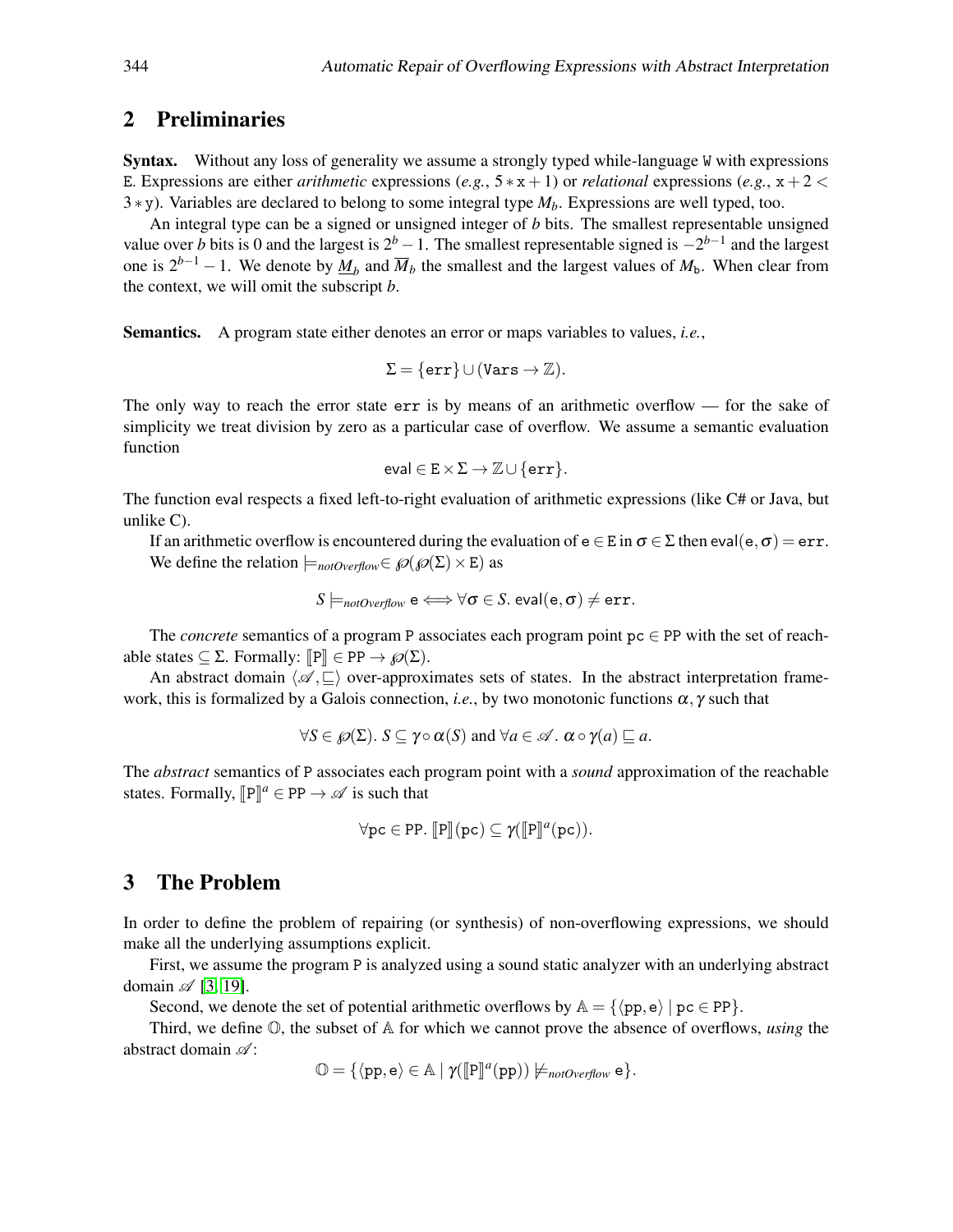Usually, static analyzers stop here: They simply report the assertions  $\mathbb O$  as possible overflows. We want to move it a step further.

We want to propose a verified repair for the expressions in  $\mathbb{O}$ . In general, we cannot hope to repair arbitrary arithmetic expressions, so we focus our attention on a given set of input expressions  $\mathcal{I}$ . Examples of  $\mathcal I$  are sums with unary coefficients  $U = \{e \mid e = \sum_i x_i\}$  and linear arithmetic with integer coefficients  $L = \{e \mid e = \sum_i a_i \cdot x_i, a_i \in \mathbb{Z}\}$ . The repaired, or non-overflowing output expression belongs to a set of expressions  $\mathcal{O}.$ 

We require that  $\mathcal{I} \subset \mathcal{O} \subset W$ , *i.e.*, the output expressions are at least as expressive as the input ones, and both of them are expressible in our programming language. We assume that the expressions in  $\mathscr I$ and  $\mathcal O$  are side-effect free.

Our problem is to find for each expression e in  $\mathbb{O}$  an equivalent expression in  $\mathscr{O}$  which is provably non-overflowing according to the semantic information inferred by the static analyzer at program point pp. Formally, we want an algorithmic characterization of the set of repairs:

 $\mathbb{R}_{\langle \mathscr{I}, \mathscr{O}, \mathscr{A} \rangle} = \{ \langle pp, e' \rangle \mid \langle pp, e \rangle \in \mathbb{O}, e \in \mathscr{I}, e' \in \mathscr{O}, e \equiv_{\mathbb{Z}} e', \gamma(\llbracket P \rrbracket^a(pp)) \models_{\textit{notOverflow}} e' \}$ 

where  $\equiv_{\mathbb{Z}}$  denotes the equivalence of expressions when they are interpreted over natural numbers and *not* machine numbers. In practice, we are interested in non-trivial solutions to  $\mathbb{R}$ , or in non-trivial underapproximations of  $\mathbb R$ . An example of a trivial solution is the brute-force generation of all the possible parsings  $e'$  of an expression  $e \in \mathcal{I}$  followed by testing  $e'$  whether or not may overflow. This solution is exponential in the size of e, a situation we want to avoid. An example of a trivial under-approximation is the empty set  $\frac{-i.e.}{-i.e.}$ , no expression is repaired.

#### <span id="page-4-0"></span>4 Linear Expressions with Integer Coefficients

We begin by focusing our attention on the very common case when  $\mathscr{I} = \mathscr{O} = L$ , *i.e.*, the input and the output languages are linear expression with *integer* coefficients. We assume the underlying abstract domain  $\mathscr A$  to be the abstract domain lntv of intervals [\[3\]](#page-15-1). In this section we show that there exists a *complete* and *polynomial* algorithm for  $\mathbb{R}_{\langle L,L, \text{Int}v \rangle}$  – Algorithm [1.](#page-5-0)

The first step of Algorithm [1](#page-5-0) is a pre-processing step to get rid of multiplications of an integer constant to a variable. Given an expression  $e \in L$ , *i.e.*,

$$
\mathsf{e} = \sum_{i=1}^{n} a_i \cdot \mathsf{x}_i \qquad \text{with } a_i \in \mathbb{Z} \text{ and } 1 \leq i \leq n
$$

each term of the sum  $a_i \cdot x_i$  is replaced by the corresponding sum:

$$
a_i \cdot x_i = \underbrace{x_i + \ldots + x_i}_{a_i \text{ times}}.
$$

Without loss of generality, we assume that all the *a<sup>i</sup>* are positive. Otherwise:

- (i) if  $a_i$  is zero, then it is trivial to remove  $x_i$ ,
- (ii) if  $a_i$  is negative, then we record it by negating the interval  $\mathscr{S}(x_i)$ .

The pre-processed expression is then in the form of  $\sum_{i=1}^{k} y_i$  where  $k = \sum_{i=1}^{n} a_i$  and  $y_i$  are variables appearing in e.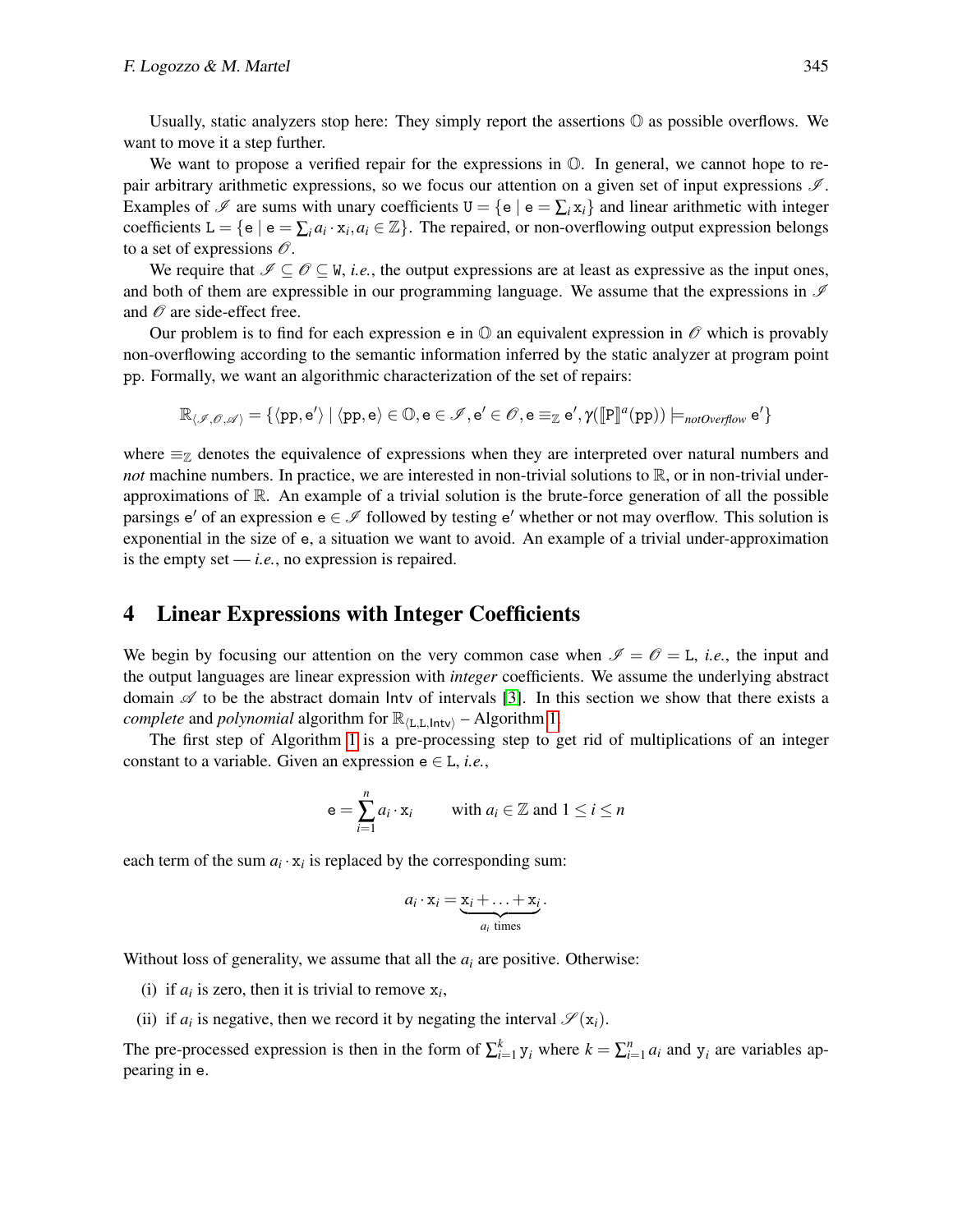#### Algorithm 1 Sum Refactoring

<span id="page-5-0"></span>**Require:** An expression  $e \in L$  and a map  $\mathscr{S} \in \text{Vars} \to \mathbb{Z} \times \mathbb{Z}$ 

**Ensure:** A permutation  $\pi \in [1, k] \rightarrow [1, k]$  indicating in which order to add the elements  $y_i$  to avoid overflows, or fail if it does not exist.

- 1: Transform e into a sum such that  $e = \sum_{i=1}^{k} y_i$ 2: Create  $Y_{>0}$ ,  $Y_{<0}$  and  $Y_{\top}$ 3:  $R$  ←  $Y_{>0}$  ∪  $Y_{<0}$ 4:  $s \leftarrow [0,0]; i \leftarrow 1; \pi = \lambda j. j$ 5: while  $R \neq \emptyset$  do 6: **if**  $\exists j \in R$  such that  $s + \mathscr{S}(y_j) \subseteq M$  then 7:  $s \leftarrow s + \mathscr{S}(y_j); R \leftarrow R \setminus j$ 8:  $\pi(i) \leftarrow j; i \leftarrow i+1$ 9: else 10: Fail  $11:$  end if 12: end while 13: **for all**  $j \in Y_\top$  **do**
- 14:  $s \leftarrow s + \mathcal{S}(y_j); \pi(i) \leftarrow j; i \leftarrow i+1$ 15: **if**  $s \not\subseteq M$  then 16: Fail

17: end if 18: end for

After pre-processing, Algorithm [1](#page-5-0) partitions the (indexes of the) variables appearing in the expression into three sets: the positive variables  $Y_{>0}$ , the negative variables  $Y_{<0}$ , and the variables that can be positive, negative, or zero  $Y_\top$ . Let  $\underline{x}$  and  $\overline{x}$  denote respectively the lower and upper bounds of an interval *x*. Then we can formally define the above sets as:

$$
Y_{>0} = \{i \mid 1 \le i \le k, \underline{y_i} > 0\}, Y_{<0} = \{i \mid 1 \le i \le k, \overline{y_i} < 0\}, Y_{\top} = \{i \mid 1 \le i \le k, \underline{y_i} \le 0 \land \overline{y_i} \ge 0\}.
$$

We use the shortcut  $R = Y_{>0} \cup Y_{<0}$  for the set of variables that do contain zero.

The main loop of Algorithm [1](#page-5-0) constructs a permutation of terms in the input sum such that the partial sum *s* is kept as far as possible from <u>*M*</u> and *M*. Initially, the partial interval sum *s* is set to [0,0] and  $\pi$  is set to the identity function. The algorithm iteratively selects an element y<sub>i</sub> with  $i \in R$  such that  $s + y_i \subseteq M$ (while loop of Line 5). The index *i* is removed from *R* and the value of  $y_i$  is added to partial (interval) sum *s*. The permutation  $\pi$  records which term is selected at each iteration. If, at some iteration, there exists no term  $y_i$  with  $i \in R$  such that  $s + y_i \in M$  then the algorithm fails. We will see in Property [4](#page-6-0) that, in this case, there exists no solution. Once all the elements with indexes in *R* have been selected, the algorithm selects the elements whose indexes belong to  $Y<sub>T</sub>$  in any order (for loop of Line 13). If the sum is not included in *M* then the algorithm fails.

**Example 3** Let us consider the Ex. [1,](#page-2-0) with  $b = 4$ . In this case  $M_4 = \begin{bmatrix} -8 \\ 7 \end{bmatrix}$  and an overflow arises when the term  $x_6 \in [-1,1]$  is added since the partial sum evaluates to  $[-9,3] \not\subseteq M_4$ . In Algorithm [1,](#page-5-0)  $Y_{>0} =$  $\{3,7\}$ ,  $Y_{\leq 0} = \{4,5\}$  and  $Y_{\perp} = \{1,2,6\}$ . One output of the algorithm is (the permutation corresponding to) the sum:  $x_3 + x_7 + x_4 + x_5 + x_2 + x_6 + x_1$ .

The Fig. [2](#page-6-0) provides a graphical intuition of the way in which the Algorithm [1](#page-5-0) works. It starts with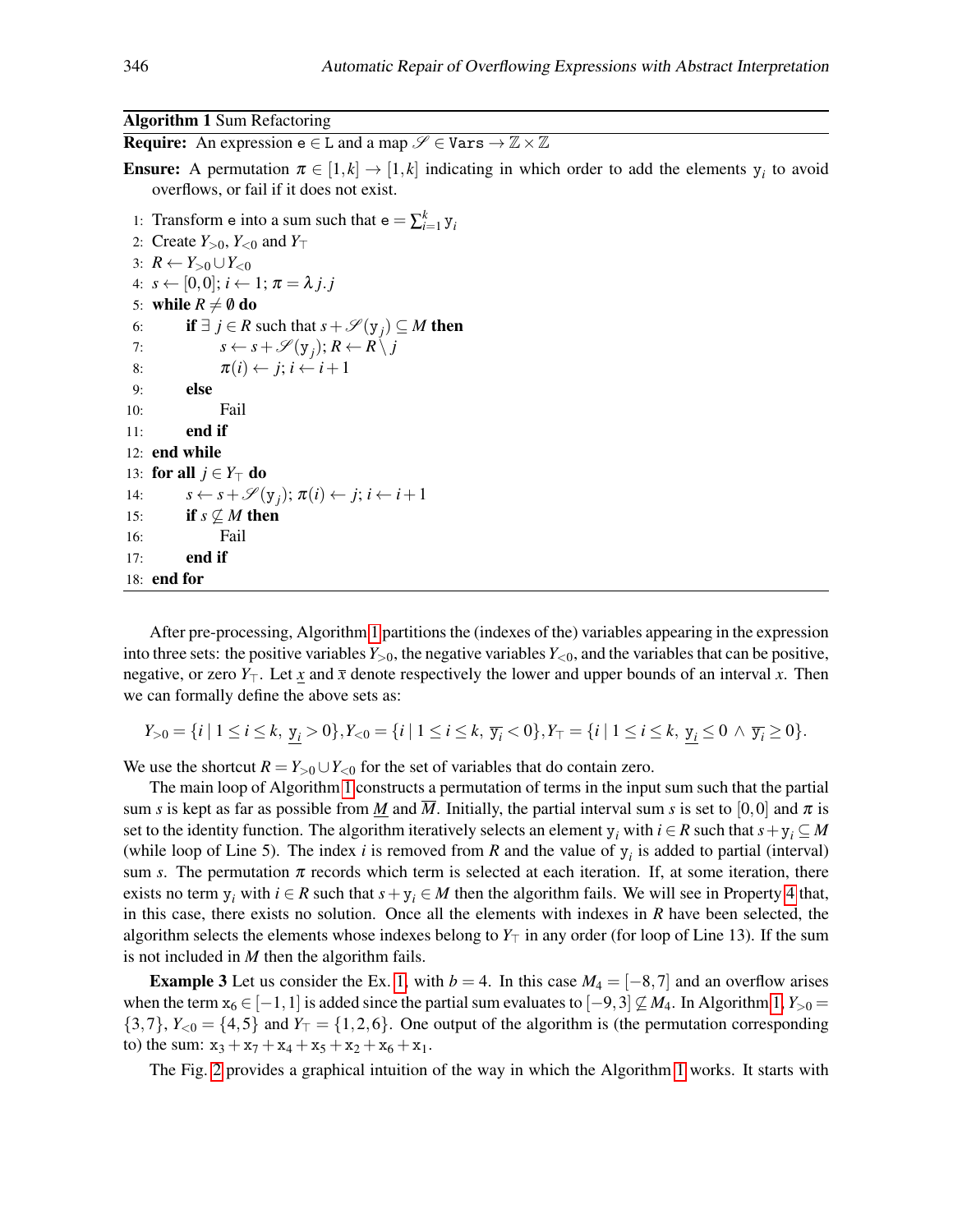

<span id="page-6-0"></span>Figure 2: The graphical evolution of the partial sums of the repaired expression in Ex. [4.](#page-6-0)

the interval  $[0,0]$ , and it greedily selects variables such that the current partial sum gets closer,  $e.g.,$  to  $\overline{M}$ . When any value in  $Y_{>0}$  causes the partial sum to go above  $\overline{M}$ , then elements from  $Y_{<0}$  are selected. Graphically this means that the interval is heading toward  $M$ . The algorithm continues until  $R_0$  is empty, or it is not possible to "correct" the partial sum. An interesting yet unexpected result is the following one, stating that the algorithm is complete, *i.e.*, if there exists a solution to  $\mathbb{R}_{(L,L,\text{Intv})}$  then our algorithm finds it. If it fails, there is no way to repair e using  $\mathscr{S}$ .

**Property 1** *(Completeness)* Let  $[\mathbb{P}]^a$  (pp) =  $\mathcal{S}$  be an abstract element belonging to Intv. If Algorithm [1](#page-5-0) fails then there exists no permutation  $\pi \in [1, k] \to [1, k]$  of the elements of the sum such that the partial sums of  $\sum_{i=1}^n y_{\pi(i)}$  do not overflow, i.e. there is no  $e' \in L$  such that  $e \equiv_{\mathbb{Z}} e'$  and  $\gamma(\mathscr{S}) \models_{\text{notOverflow}} e'$ .

*Proof* First, let us focus on the while loop of Line 5. We show that if Algorithm [1](#page-5-0) fails at Line 10 then any parsing of the sum leads to an overflow. More precisely, if  $\exists Y'$  and *Y*<sup>*n*</sup> such that  $Y' \cup Y'' = [1, k]$ ,  $Y' \cap Y'' = \emptyset$ ,  $s = \sum_{i \in Y'} y_i \subseteq M$  and  $\forall i \in Y'', s + y_i \nsubseteq M$  then  $\sum_{i=1}^{k} y_i \nsubseteq M$ .

Let  $Y'' = \{b_1, \ldots, b_m\}$  and let us focus on the upper bound. If  $\forall i, 1 \le i \le m, \overline{s} + \overline{y}_{b_i} > \overline{M}$  then

$$
\begin{array}{rcl}\n\overline{s} + \overline{y}_{b_1} > & \overline{M} \\
\overline{s} + \overline{y}_{b_2} > & \overline{M} \\
\vdots & & \vdots \\
\overline{s} + \overline{y}_{b_m} > & \overline{M}\n\end{array}
$$

Their sum implies that

$$
m\overline{s} + \sum_{b \in Y''} \overline{y}_b > m\overline{M}.
$$
 (5)

Using the fact that  $s = \sum_{i \in Y} y_i$  and that  $Y' \cup Y'' = [1, k]$ , Equation [\(5\)](#page-6-1) can be transformed as follows:

<span id="page-6-1"></span>
$$
m\overline{s} + \sum_{b \in Y''} \overline{y}_b > m\overline{M}
$$
  
\n
$$
\Leftrightarrow \qquad (m-1)\overline{s} + \overline{s} + \sum_{b \in Y''} \overline{y}_b > m\overline{M}
$$
  
\n
$$
\Leftrightarrow \qquad (m-1)\overline{s} + \sum_{a \in Y'} \overline{y}_a + \sum_{b \in Y''} \overline{y}_b > m\overline{M}
$$
  
\n
$$
\Leftrightarrow \qquad \sum_{i=1}^k \overline{y}_i > m\overline{M} - (m-1)\overline{s}.
$$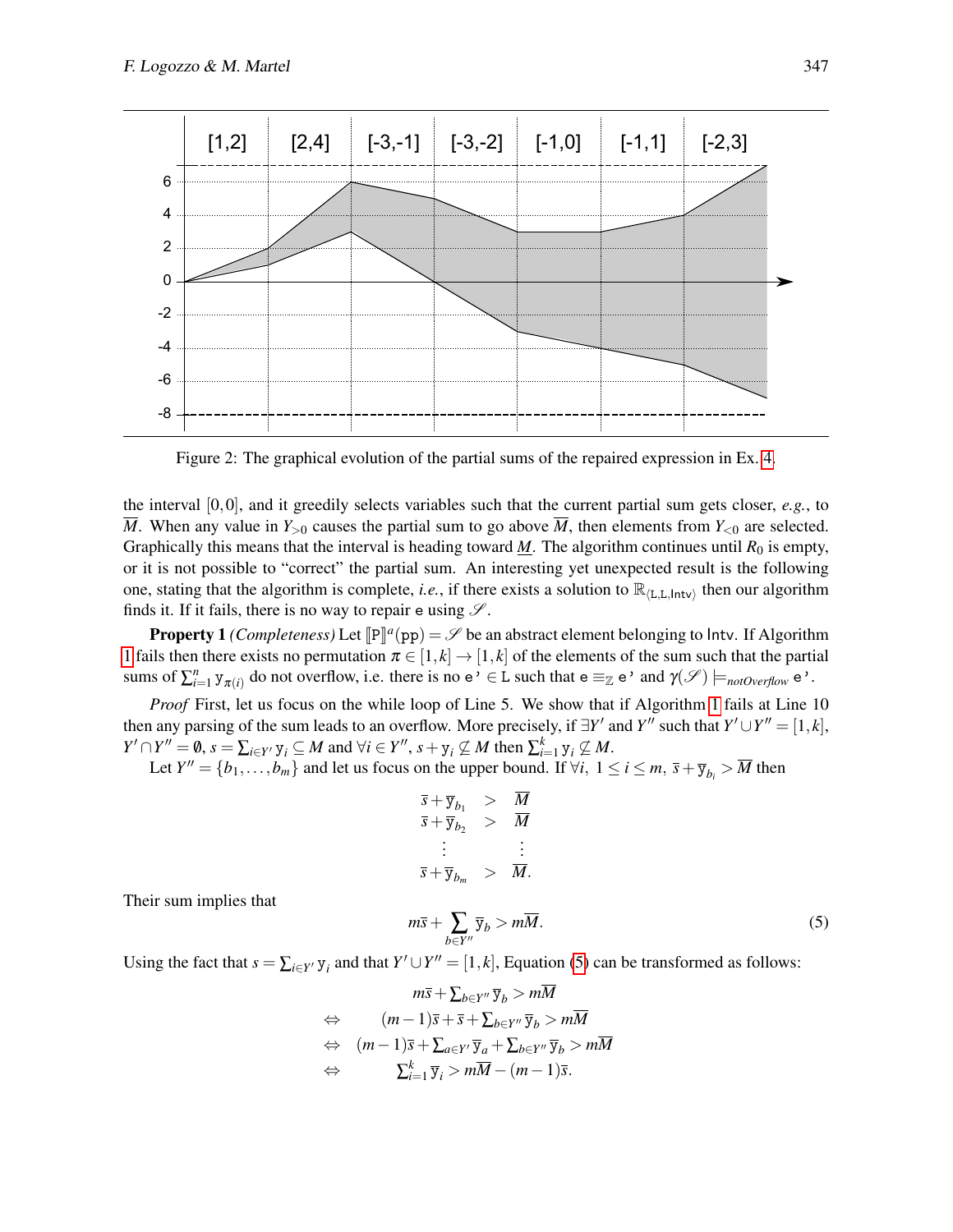Now, let us assume that  $\bar{s} < \overline{M}$ . From the previous equation it follows that

$$
\sum_{i=1}^k \overline{y}_i > m\overline{M} - (m-1)\overline{s} \ge m\overline{M} - (m-1)\overline{M}.
$$

Therefore,  $\sum_{i=1}^{k} \overline{y}_i > \overline{M}$ , which is a contradiction. The same arguments holds for the lower bound <u>M</u>.

Concerning the for loop of Line 13, any element  $y_i$  with  $i \in Y_\top$  makes the bounds of *s* grow (except for the trivial case of adding [0, 0]). Consequently, if we cannot fix the variables in *R*, there is no way we can fix the initial set of variables. The interval sum is deterministic, so the partial sum after the while loop of Line 5 is always the same interval, no matter which parsing is inferred. In the loop of Line 13, the width of the interval for the partial sum can only grow at each step with one of the two bounds strictly moving toward  $\overline{M}$  or  $M$ . As a consequence, if some parsing fails then all the parsings fail.

**Property 2** *(Complexity)* For a linear expression with  $O(k)$  variables, Algorithm [1](#page-5-0) performs  $O(k^2)$ operations.

*Proof* Constants are bounded and, consequently, the preprocessing may only add a constant multiplicative factor. So the number of terms in the sums given to Algorithm [1](#page-5-0) is asymptotic linear in the number of variables of the source expressions. The while loop of Line 5 is executed  $O(k)$  times and the selection of *j* at Line 6 is done in  $O(k)$ . The for loop of Line 13 being linear in k, the global complexity of the algorithm is  $O(k^2)$ .

#### <span id="page-7-0"></span>5 Relations among Linear Expressions

We extend the results of the previous section when the considered expressions are comparisons of linear arithmetic expressions with unary coefficients. We consider the set

$$
B=\{e_1 \Diamond e_2 \mid e_1,e_2 \in L, \Diamond \in \{=,\neq,<,>,\leq,\geq\}\}
$$

for input and output expressions. We use the abstract domain Intv for the semantic knowledge. The Algorithm [2](#page-8-0) computes an *under*-approximation to  $\mathbb{R}_{\langle B,B,\text{Intv}\rangle}$  in *polynomial* time.

We first need to define some functions used by the algorithm. The (distance from zero) function  $d \in \mathbb{Z} \times \mathbb{Z} \rightarrow \mathbb{Z}$  is such that

$$
d([\underline{x}, \overline{x}]) = \max ([\underline{x}], |\overline{x}|).
$$

We let  $d(e)$  denote  $d(eval_{\text{Intv}}(e, [\mathbb{P}]]^a(pp))$ , where eval<sub>Intv</sub> is the *most* precise evaluation of e using a unded interval exitencies [12] *unbounded* interval arithmetics [\[13\]](#page-15-6).

The function

$$
\mathrm{select}(X) \in \mathscr{O}(\mathbb{Z} \times \mathbb{Z}) \to (\mathbb{Z} \times \mathbb{Z}) \cup \{\mathtt{fail}\}
$$

selects an interval  $x \in X$  such that  $M \notin X$  and  $\forall y \in X$ .*d*(*y*)  $\leq d(x)$ . If such an interval does not exist, then  $select(X) = fail.$ 

Given an (abstract) environment mapping variables to intervals  $\mathscr{S} \in \text{Vars} \to (\mathbb{Z} \times \mathbb{Z})$ , we assume, without losing generality, that  $\mathscr S$  is injective — the Algorithm can be easily extended otherwise.

Finally, we let  $\phi_{\mathscr{S}_0,\mathscr{S}} \in \text{Vars} \to E$  denote the sign of a variable. It is defined as  $\phi_{\mathscr{S}_0,\mathscr{S}}(x) = x$  if  $\mathscr{S}_0(x) = \mathscr{S}(x)$ ;  $\phi_{\mathscr{S}_0,\mathscr{S}}(x) = -1 * x$  if  $\mathscr{S}_0(x) = -\mathscr{S}(x)$  and undefined otherwise.

The idea of Algorithm [2](#page-8-0) is to move terms to the left or the right of the  $\Diamond$  relation, and then check whether they overflow. If it cannot pick any variable, then it simply fails. The input of the algorithm are two sets of variables, A and B, appearing as sum on the left and on the right of  $\Diamond$ . The set M remembers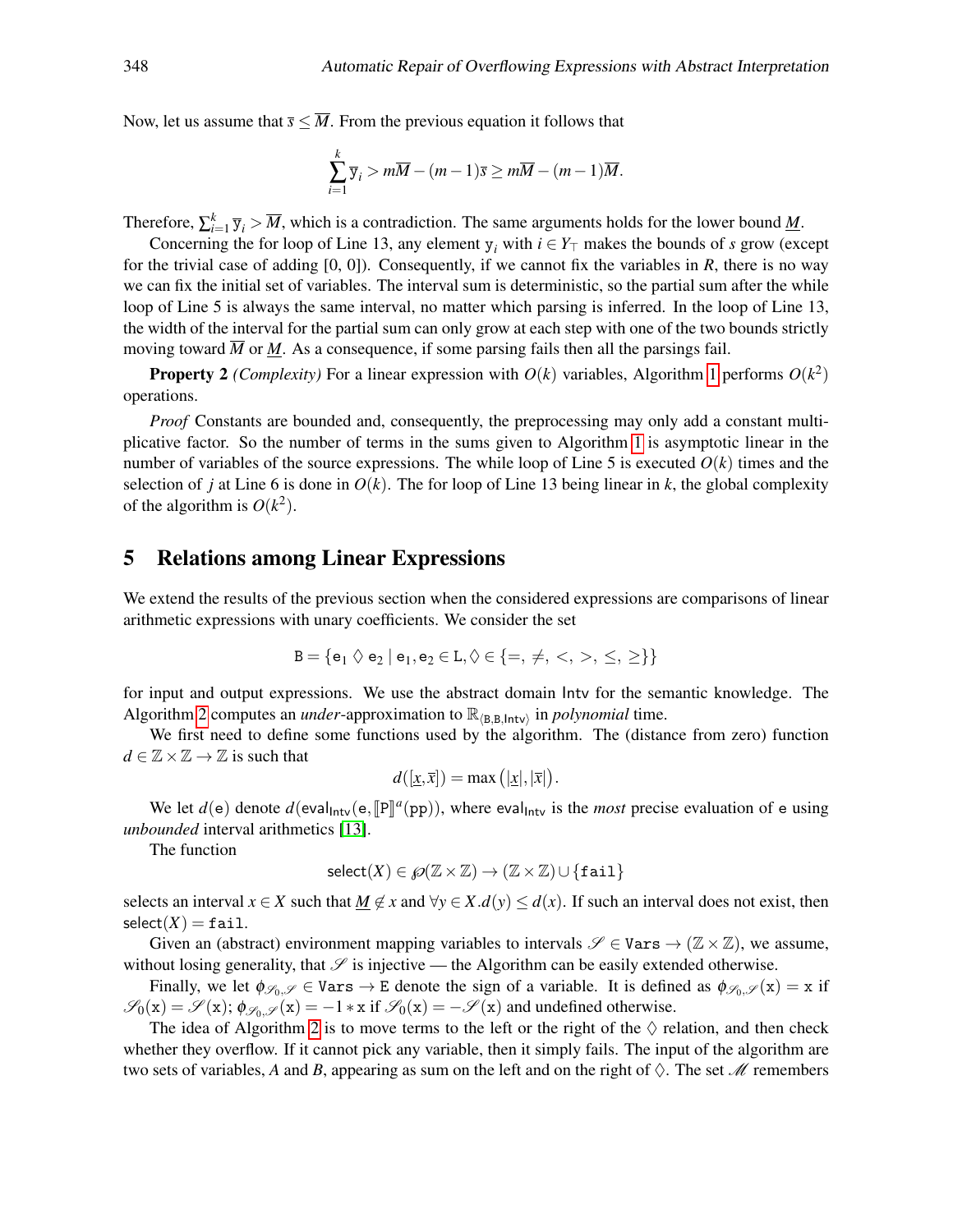Algorithm 2 Boolean Expressions Refactoring

<span id="page-8-0"></span>**Require:** Two sets of variables A, B, a Boolean expression  $b = e_1 \lozenge e_2$  such that  $e_1 = \sum_{a \in A} a$  and  $e_2 =$  $\sum_{b \in B} b$  and an interval map  $\mathscr{S}_0$ .

Ensure: A solution to the overflowing problem, or fail if it does not exist

1:  $\mathscr{M} \leftarrow \emptyset$ ;  $e'_1 \leftarrow e_1$ ;  $e'_2 \leftarrow e_2$ ;  $\mathscr{S} \leftarrow \mathscr{S}_0$ 2: while ¬Algorith[m1\(](#page-5-0) $e'_1$ ,  $\mathscr{S}$ )  $\vee$ ¬Algorithm1( $e'_2$ ,  $\mathscr{S}$ ) do 3: **if**  $d(e'_1) \geq d(e'_2)$  then 4:  $\alpha \leftarrow \text{select}(\mathscr{S}(A \setminus \mathscr{M}))$ 5: if  $\alpha$  = fail then 6: Fail 7: end if 8:  $y \leftarrow \mathscr{S}^{-1}(\alpha)$ 9:  $A \leftarrow A \setminus \{y\}; B \leftarrow B \cup \{y\};$ 10: else 11:  $\beta \leftarrow \text{select}(\mathscr{S}(B \setminus \mathscr{M}))$ 12: if  $\beta = \text{fail}$  then 13: Fail 14: end if 15:  $y \leftarrow \mathscr{S}^{-1}(\beta)$ 16:  $A \leftarrow A \cup \{y\}; B \leftarrow B \setminus \{y\}$  $17:$  end if 18:  $\gamma_1' \leftarrow \sum_{\mathtt{a} \in A} \mathtt{a}; \mathtt{e}'_2 \rightarrow \sum_{\mathtt{b} \in B} \mathtt{b}$ 19:  $M \leftarrow M \cup \{y\}$ 20:  $\mathscr{S} \to \mathscr{S}[\mathbf{y} \mapsto -\mathscr{S}]$ 21: end while 22: **return**  $\sum_{a \in A} \phi_{\mathscr{S}_0, \mathscr{S}}(a) \Diamond \sum_{b \in B} \phi_{\mathscr{S}_0, \mathscr{S}}(b)$ 

which variables have been moved on the left or right side. On entry it is trivially the empty set. The arithmetic expressions  $e'_1, e'_2$  are the current approximations for the solution, and  $\mathscr S$  records the ranges for variables. On entry, those variables are set to the input parameters.

The Algorithm [2](#page-8-0) iterates as long as at least one of the expressions  $e'_1$  or  $e'_2$  overflows — we use Algorithm [1](#page-5-0) to check it. It first selects the expression which is further away from zero — roughly, the expression which causes the largest overflow. Then, it selects the addendum that contributes most to the overflow, and moves it on the other side of  $\Diamond$ . This is reflected by the updates to *A* and *B*. The memoization set  $\mathcal M$  remembers which terms have already been moved. This forbids the same term to be moved twice. Finally,  $\mathscr S$  is updated to remember that y is negated. The algorithm fails if select fails, that is if no more term can be moved to the other side of the relation. Otherwise, a new expression is returned, where variables moved to one side or another of  $\Diamond$  are negated.

**Example 4** Let us consider the evaluation of the Boolean expression  $x_1 + x_2 \le x_3 + x_4 + x_5$  with simplified 4 bits integers and with the semantic information:

$$
\mathscr{S}_0=\mathscr{S}=\{x_1\in [-1,1], x_2\in [-2,0], x_3\in [1,2], x_4\in [2,3], x_5\in [5,6]\}.
$$

An overflow arises in the evaluation of the right hand side of the relation since:

$$
x_3 + x_4 + x_5 \in [8, 11] \not\subseteq [-8, 7].
$$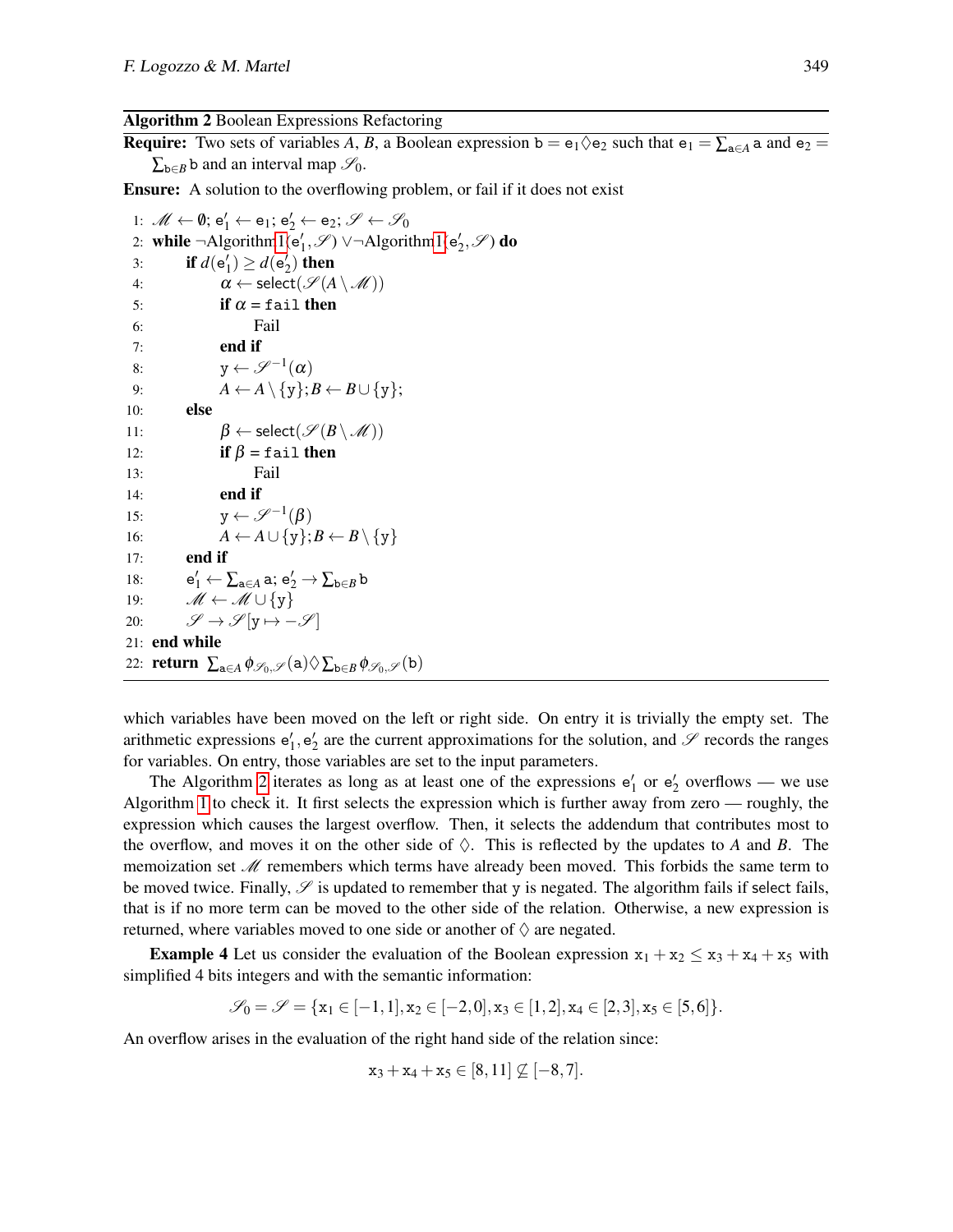Let us apply Algorithm [2.](#page-8-0) At the first step,  $B = \{x_3, x_4, x_5\}$ ,  $\mathcal{M} = \emptyset$ . Therefore select( $\mathcal{S}(B \setminus \mathcal{M})$ ) = [5,6] since  $d(x_5) = 6$ . The memoization set is updated to  $\mathcal{M} = \{x_5\}$  and the relation is transformed into  $x_1 + x_2 + x_5 \le x_3 + x_4$ . We record the fact that  $x_5$  appears in a negated context by updating the semantic information:

$$
\mathscr{S} = \{x_1 \in [-1,1], x_2 \in [-2,0], x_3 \in [1,2], x_4 \in [2,3], x_5 \in [-6,-5]\}.
$$

Now,  $x_1 + x_2 + x_5 \in [-9, -4] \nsubseteq [-8, 7]$ . Therefore, the evaluation of the left operand may lead to an overflow, and so the loop is entered again. The function select( $\mathscr{S}(A \setminus \mathscr{M})$ ) selects [−2,0], that is the interval corresponding to  $x_2$ . The new expression is  $x_1 + x_5 \le x_3 + x_4 + x_2$ , with

$$
\mathscr{S}=\{x_1\in [-1,1], x_2\in [\textbf{0},-\textbf{2}], x_3\in [1,2], x_4\in [2,3], x_5\in [-6,-5]\}.
$$

The algorithm stops since the expression does not overflow. The expression  $x_1 - x_5 \le x_3 + x_4 - x_2$  is then returned to the caller.

**Property 3** For a relation between two linear expressions with  $O(n)$  variables, Algorithm [2](#page-8-0) performs  $O(n^3)$  steps.

*Proof* Each variable is moved at most once from one side of the relation to the other. Then the while loop of Line 2 is repeated  $O(n)$  times. The select function is  $O(n)$  but the Algorithm [1](#page-5-0) is  $O(n^2)$ . The global complexity is then  $O(n^3)$ .

#### <span id="page-9-0"></span>6 Exploiting Relational Information

We extend the results of Sect. [4](#page-4-0) by using Oct, the abstract domain of Octagons [\[12\]](#page-15-3) as the underlying semantic knowledge. Intuitively, having a more precise abstract domain enables the inference of more relations among variables and as a consequence more arithmetic expressions can be repaired. On the other hand, it also makes the search space for the problem larger. We show that there exists an algorithm to solve  $\mathbb{R}_{\ell,\ell,\theta, \mathsf{Oct}}$  exactly, *i.e.*, if an expression can be repaired, then our algorithm finds it.

With Oct, constraints are either in the form  $a \le x \le b$  (non-relational constraints) or  $a \le x \pm y \le b$ (relational constraints). In the following we will use an interval notation to denote those constraints:  $\mathscr{S}(\mathbf{x}) = [a, b]$  and  $\mathscr{S}(\mathbf{x} + \mathbf{y}) = [a, b]$ .

**Example 5** Let us consider variables x, y, z of type  $M_4$ , the sum  $x+y+z$ , and the semantic information  $\mathscr{S}$ :

$$
\{x\in [-2,2], y\in [-1,3], z\in [-1,4], x\text{+}y\in [-2,3], y\text{+}z\in [-2,4], x\text{+}z\in [-1,5]\}.
$$

If we ignore the relational constraints then we cannot propose a fix for the expression. In fact, Algorithm [1](#page-5-0) will fail because:

$$
[-2,2]+[-1,3]+[-1,4] \not\subseteq [-8,7].
$$

We assume the application of the same preprocessing steps of the previous sections (multiplications by constants are expanded into sums, variables are only added – subtraction is captured in  $\mathscr{S}$ ). Furthermore, for the sake of simplicity, we also assume that all the variables are different — variables with multiple occurrences are renamed.

Our repairing algorithm performs a depth-first visit of a weighted directed graph *G*. Intuitively, the graph indicates in which order we should add variables or pairs of variables for which we have some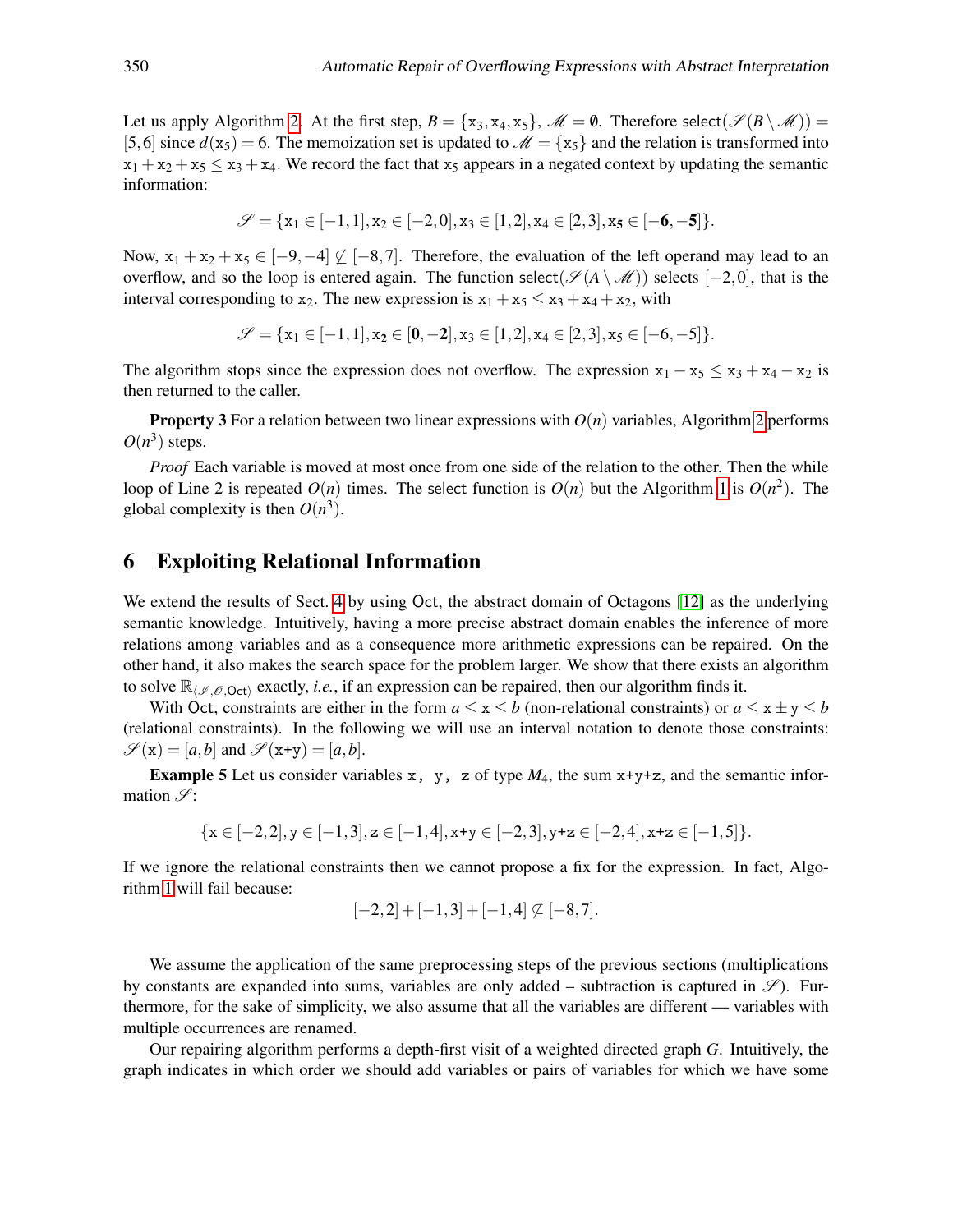

<span id="page-10-0"></span>Figure 3: Graph describing the ways of summing x, y, z with the information of Ex. [6.](#page-9-0)

relational information in  $\mathscr{S}$ . We do not explicitly build the graph — it is of exponential size. Instead, we memorize only the current path corresponding to a non overflowing partial sum. The nodes correspond to partial sums of variables. The weight (an interval) attached to an edge *e* indicates the value which must be added to the partial sum when one or two variables are added. In general, there exists several paths from a source node to a destination node depending on which constraints we use to add the variables. For instance, in Ex. [6,](#page-9-0) we have a path corresponding to  $x + (y + z)$  and another path corresponding to  $(x+y) + z$  whose weights are  $[-4, 6]$  and  $[-3, 7]$ , respectively.

Formally, given an input set of variables  $X = \{x_1, \ldots, x_n\}$  and the semantic information  $\mathscr{S}$ , we define the graph  $G = (V, E)$  as follows:

- $V = \mathcal{P}(X)$ : the nodes of *G* are sets of variables,
- the entry node is  $\emptyset$  and the exit node is  $X$ ,
- $(v_1, v_2) \in E$  if  $v_2 = v_1 \cup \{x_i\}$  for some  $v_1 \subseteq X$  and some variable  $x_i \in X$ . In this case,  $\mathscr{W}((v_1, v_2)) =$  $\mathscr{S}(\mathbf{x}_i),$
- $(v_1, v_2) \in E$  if  $v_2 = v_1 \cup \{x_i, x_j\}$  for some  $v_1 \subseteq X$  and some pair of variables  $x_i$  and  $x_j$ , with  $i \neq j$ . In this case,  $\mathscr{W}((v_1, v_2)) = \mathscr{S}(\mathbf{x}_i + \mathbf{x}_j).$

Example 6 Let us consider the arithmetic expression and the semantic information of the Ex. [6.](#page-9-0) The Figure [3](#page-10-0) shows the corresponding graph *G*. With *G*, we can derive the non-overflowing expressions  $(x+y)+z$  or  $x+(y+z)$ . The expression  $y+(x+z)$  is not a repair – it may overflow under the knowledge encoded by  $\mathscr{S}$ .

Let  $v_1, \ldots v_k$  be a sequence of vertices in *G*. Then,  $\vec{v} = (v_1, \ldots v_k)$  is a path if  $v_1 = \emptyset$  and for all *i* such that  $1 \le i \le k$ ,  $(v_i, v_{i+1}) \in E$ ;  $\overrightarrow{v} \sim v'$  is the path extended with vertex  $v'$ ;  $dest(\overrightarrow{v}) = v_k$  is the last vertex in a non-empty path;  $succ(v)$  are the successors of vertex *v*,  $succ(\vec{v}) = succ(det(\vec{v}_k))$ , are the successors of a (non-empty) path.

The function Repair, Algorithm [3,](#page-11-0) performs a depth-first search in *G*. The input to Repair is path  $\overrightarrow{v}$  in *G*. Intuitively,  $\overrightarrow{v}$  describes a way of summing the variables in  $v_k$ . The weight of  $\mathscr{W}(\overrightarrow{v})$  is the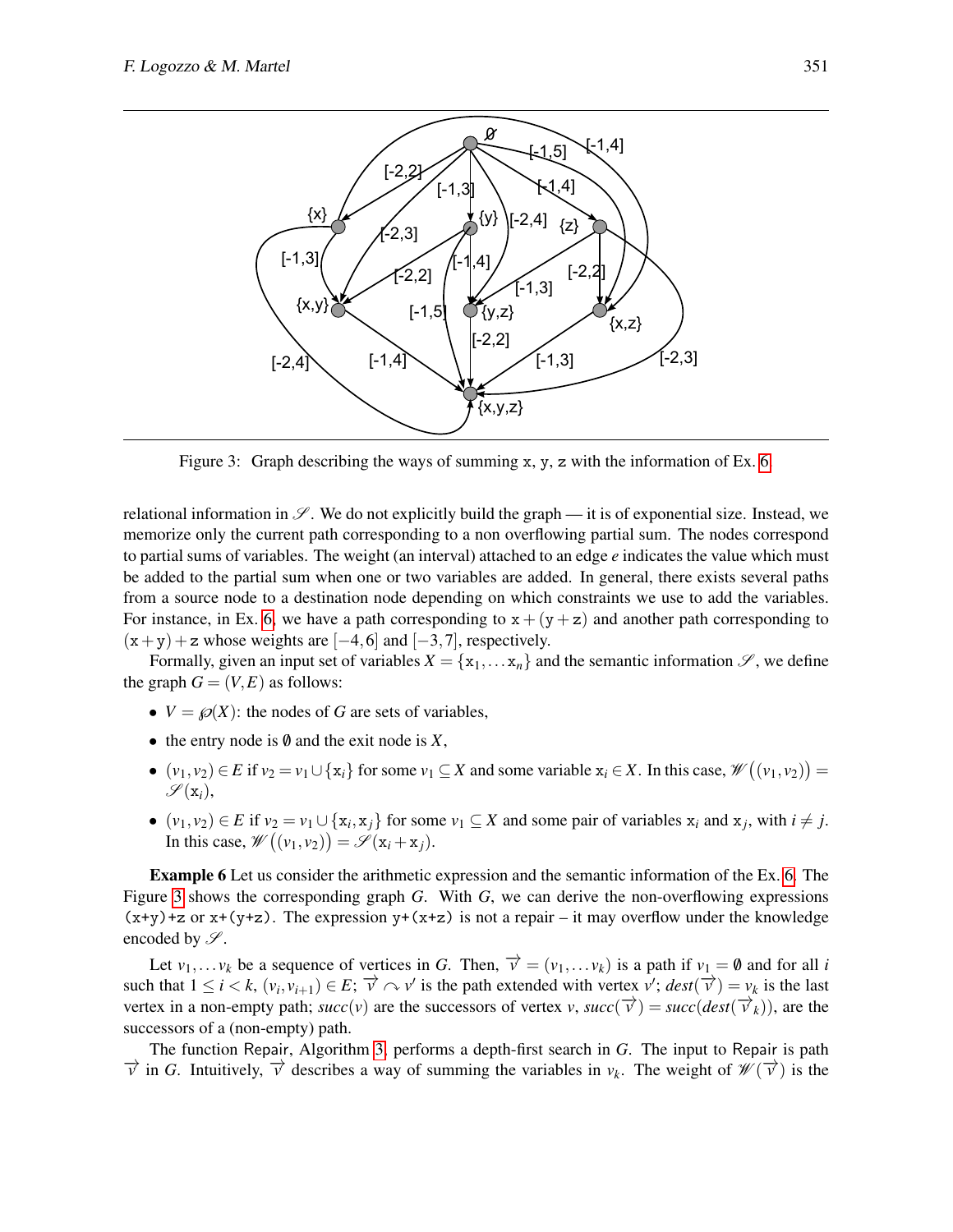#### Algorithm 3 Sum Refactoring with Relational Information

<span id="page-11-0"></span>**Require:** A path  $\overrightarrow{v}$  on *G* and an octagon  $\mathscr{S}$ 

Ensure: A path indicating how to compute the total sum without overflows, or fail if it does not exists

1: **Function** Repair( $\overrightarrow{v}$ ) 2:  $\mathcal{N} \leftarrow succ(\overrightarrow{v}); \overrightarrow{r} \leftarrow \overrightarrow{v}$ 3: while  $\mathcal{N} \neq \emptyset \wedge dest(\overrightarrow{r}) \neq X$  do 4: *v*  $v' \leftarrow pickOne(\mathcal{N})$ 5: if  $\mathscr{S}\models_{\textit{notOverflow}}\sum_{\mathrm{v}\in\overrightarrow{v}\curvearrowright\mathsf{v}'}$  x then 6:  $\overrightarrow{r} \leftarrow \text{Repair}(\overrightarrow{v} \cap v')$ 7: end if 8:  $\mathcal{N} \leftarrow \mathcal{N} \setminus \{v'\}$ 9: end while 10: if  $dest(\overrightarrow{r}) = X$  then 11: **return**  $\overrightarrow{r}$ 12: else 13: Fail 14: end if

*unbounded* interval sum of the weights of the edges:

$$
\mathscr{W}(\overrightarrow{x}) = \sum_{j=1}^{k-1} \mathscr{W}((v_j, v_{j+1})).
$$

Algorithm [3](#page-11-0) visits G without explicitly building it. The set  $\mathcal N$  is initialized to the set of successor nodes of the current path. The algorithm iterates until  $\mathcal N$  is empty (in which case the algorithm fails) or the exit node *X* is reached (in which case the algorithm succeeds). In the main loop, a new node from the unexplored successors  $N$  is picked via the function pickOne. Heuristically, we want pickOne to return the node *v*' minimizing  $\mathscr{W}((x_n, x'))$ . If the new partial sum corresponding to the path  $\vec{v} \sim v'$  does not overflow, then the exploration continues from such a path. Otherwise, the exploration continues with another successor in  $\mathcal{N}$ .

**Example 7** Let us apply Algorithm [3](#page-11-0) to Ex. [6.](#page-9-0) The initial value for Repair is 0, *i.e.* the path corresponding to the entry node. We have

$$
\mathcal{N} = \{ \{x\}, \{y\}, \{z\}, \{x,y\}, \{x,z\}, \{y,z\} \}.
$$

The function pickOne selects  $\{x\}$  since  $d((0,\{x\})) = 2$  is minimal. Therefore, it invokes Repair on the path  $(0, \{x\})$ . It choses  $\{x, y\}$  as successor. At the next recursive call, when it adds z to the path, it detects an overflow since

 $[-2,2] + [-1,3] + [-1,4] \nsubseteq [-8,7].$ 

The algorithm backtracks and finds the path

$$
(\emptyset, \{x\}, \{x,y,z\})
$$

whose weight is  $[-2,2] + [-2,4] \subseteq [-8,7]$ .

Property 4 *(Completeness)* Algorithm [3](#page-11-0) is complete.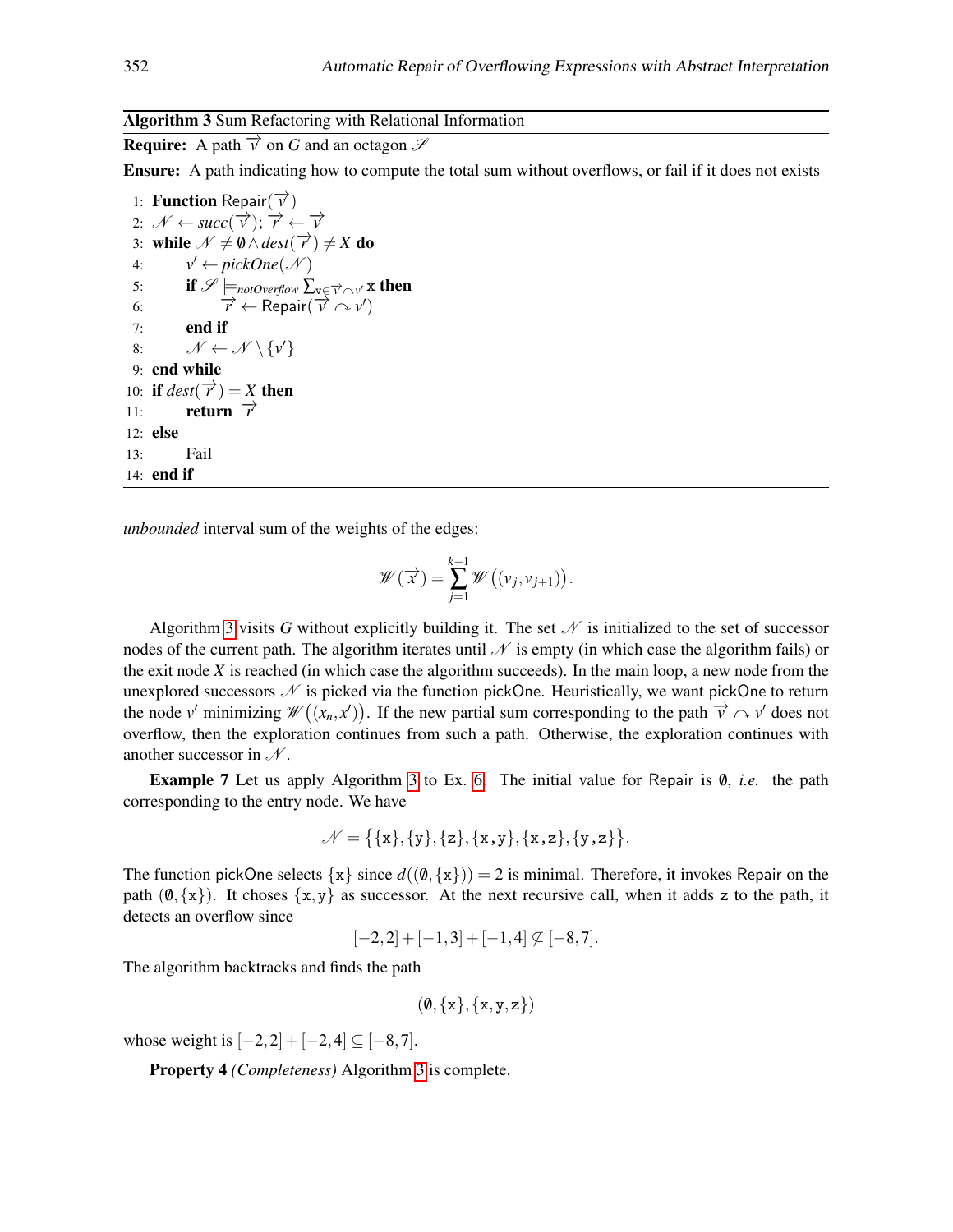*Proof* Algorithm [3](#page-11-0) performs a search into a graph *G* which describes all the ways of summing the variables of the expression. Then, if a solution exists, it is included in *G* and the algorithm necessarily finds it.

The Algorithm [3](#page-11-0) can be generalized to any template-based numerical abstract domain [\[18\]](#page-15-7). In this case, we have additional constraints of form

<span id="page-12-1"></span>
$$
a \le a_1 \cdot x_1 + \ldots + a_n \cdot x_n \le b \tag{6}
$$

where the  $x_i$ ,  $1 \le i \le n$  are variables of the program and where *a*, *b* and the coefficients  $a_i$ ,  $1 \le i \le n$  are constants. The preprocessing transforms each term  $a_i \cdot x_i$  into  $x_i^{(1)} + x_i^{(2)} + \ldots + x_i^{(a_i)}$  $i^{(u_i)}$  and the graph used by Algorithm [3](#page-11-0) can be extended with new edges  $(v_1, v_2)$  such that

$$
v_2 = v_1 \cup \bigcup_{1 \le i \le n} \left( \bigcup_{1 \le j \le a_i} \mathbf{x}_i^{(j)} \right)
$$

for some  $v_1 \subseteq X$  and for the constraint of Equation [\(6\)](#page-12-1). In this case, the weight associated to the new edge  $(v_1, v_2)$  is  $\mathscr{S}(\mathbf{x}_1 + \dots + a_n \cdot \mathbf{x}_n)$ .

#### <span id="page-12-0"></span>7 Experimental Results

We have a prototype OCAML implementation that we used to validate and to experiment with the algorithms presented in the previous sections. We use 32 bits signed integers, *i.e.*,  $M_{32} \in [-2^{31}, 2^{31} - 1]$ .

For the algorithms [1](#page-5-0) and [2,](#page-8-0) we use the variables  $x_1, \ldots, x_6$  with

$$
\mathscr{S} = \{x_1 \in [0, 2^{29}], x_2 \in [-2^{29}, 0], x_3 \in [-2^{29}, 2^{29}], x_4 \in [1, 1], x_5 \in [-1, -1], x_6 \in [-1, 1]\}.
$$

There is nothing special about  $\mathcal{S}$ , we generated it randomly.

To evaluate Algorithm [1,](#page-5-0) we consider *all* the expressions in the form of  $e = \sum_{i=1}^{6} a_i \cdot x_i$  and  $a_i \in$  $\{0,1,2,4\}$  for  $1 \le i \le 6$ . Overall, there are 3402 of such expressions. Under  $\mathscr{S}$ , 1093 expressions do not overflow, 2268 cannot be repaired, and 43 can be repaired.

Algorithm [1](#page-5-0) proves it in a very little time: The *overall* time to analyze, suggest a repair or prove that such repair does not exists is of 120*ms*. We report some of the repairs discovered by the algorithm in Fig. [4.](#page-13-0)

In order to evaluate Algorithm [2,](#page-8-0) we consider all the inequalities in the form of  $\sum_{i=1}^{5} a_i \cdot x_i < \sum_{i=1}^{5} a_i \cdot x_i$ such that:

(i)  $a_i \in \{0, 1, 2, 4\}$ , for  $1 \le i \le 5$ ,

(ii) a given variable  $x_i$  appears at most in one side of the equation,

(iii) each side of the equation owns at least one term with coefficient  $a_i \neq 0$ .

There exist 7290 of such expressions, and only 213 are not repaired by Algorithm [2.](#page-8-0) The *overall* time to explore all such expressions and to suggest a repair, if any, is of 202*ms*. Example of repairs are in Figure [4.](#page-13-0)

To evaluate Algorithm [3,](#page-11-0) we add to  $\mathscr S$  the relational information:

$$
\mathscr{S}(x_1 + x_3) = \mathscr{S}(x_1 + x_2) = [-2^{29}, 2^{29}].
$$

With this information, we can repair some more expressions than with Algorithm  $1 -$  with a negligible additional cost. Such cases are in Fig. [4.](#page-13-0)

Overall, in our randomly generated tests, the Algorithms seem to perform extremely well.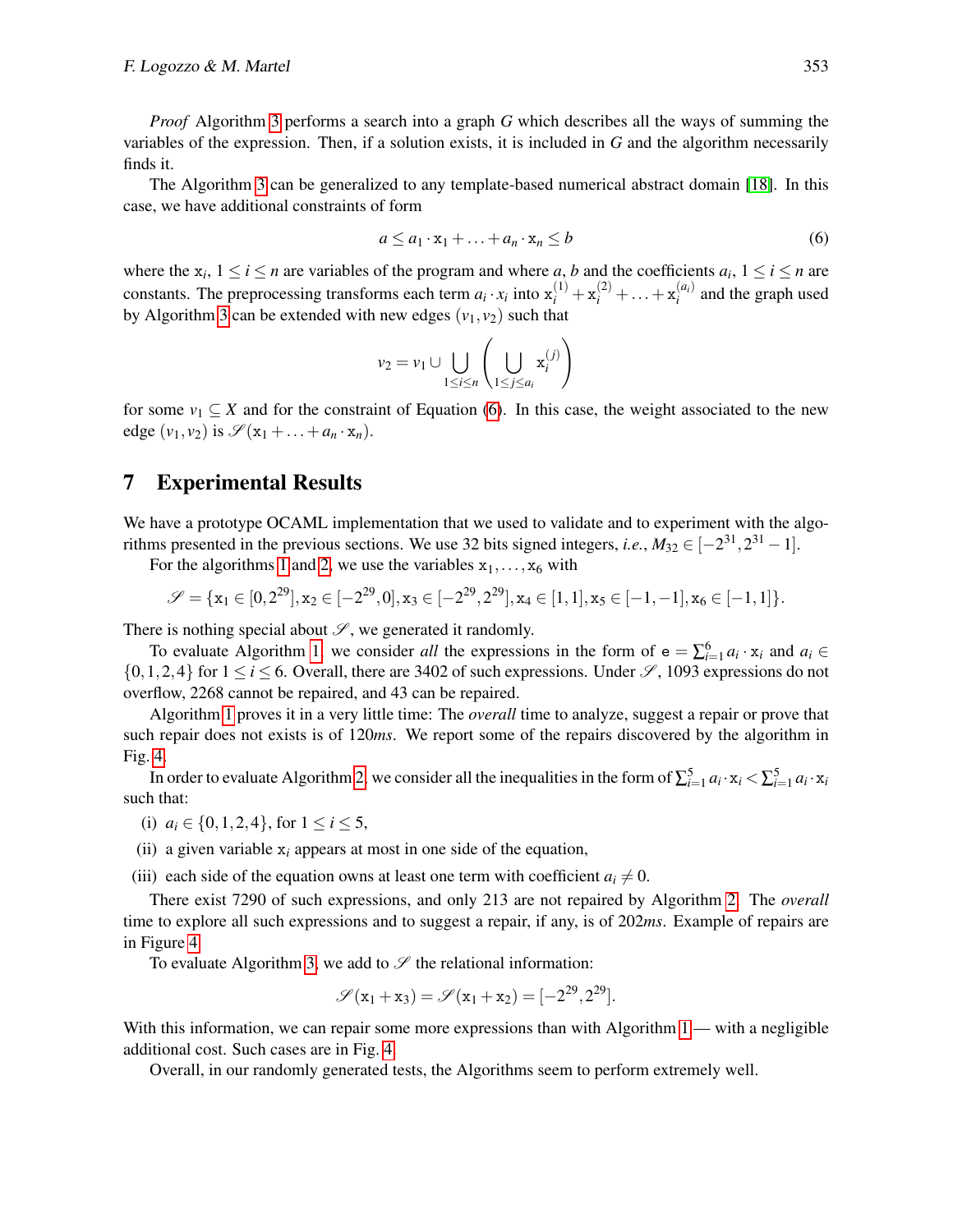Algorithm 1  $2 \cdot x_1 + 2 \cdot x_3 + 2 \cdot x_5 + x_6 \longrightarrow 2 \cdot x_5 + 2 \cdot x_1 + x_6 + 2 \cdot x_3$  $2 \cdot x_1 + 2 \cdot x_3 + x_4 + 2 \cdot x_5 \longrightarrow 2 \cdot x_5 + x_4 + 2 \cdot x_1 + 2 \cdot x_3$  $4 \cdot x_1 + 2 \cdot x_2 + x_4 + 2 \cdot x_5 \longrightarrow 2 \cdot + x_5 + x_4 + 2 \cdot x_2 + 4 \cdot x_1$  $4 \cdot x_1 + 2 \cdot x_2 + x_4 + 4 \cdot x_5 + x_6 \longrightarrow 4 \cdot x_5 + x_4 + 2 \cdot x_2 + 4 \cdot x_1 + x_6$  $4 \cdot x_1 + 2 \cdot x_2 + 2 \cdot x_4 + 4 \cdot x_5 \longrightarrow 4 \cdot x_5 + 2 \cdot x_4 + 2 \cdot x_2 + 4 \cdot x_1$  $2 \cdot x_1 + x_2 + 2 \cdot x_3 + 2 \cdot x_4 + 4 \cdot x_5 + x_6 \longrightarrow 4 \cdot x_5 + 2 \cdot x_4 + x_2 + 2 \cdot x_1 + x_6 + 2 \cdot x_3$ 

Algorithm 2

 $x_4 + x_5 < 4 \cdot x_1 + 4 \cdot x_2 + 4 \cdot x_3 \longrightarrow 4 \cdot x_3 + 4 \cdot x_1 + x_4 + x_5 < 4 \cdot x_2$  $4 \cdot x_3 + 4 \cdot x_5 < 4 \cdot x_1 + 4 \cdot x_2 + 4 \cdot x_4 \longrightarrow 3 \cdot x_3 + 4 \cdot x_5 < x_3 + 4 \cdot x_1 + 4 \cdot x_2 + 4 \cdot x_4$  $2 \cdot x_3 + 4 \cdot x_5 < 4 \cdot x_1 + 2 \cdot x_2 + 4 \cdot x_4 \longrightarrow x_1 + 3 \cdot x_4 + 2 \cdot x_3 + 4 \cdot x_5 < 3 \cdot x_1 + 2 \cdot x_2$  $x_4 < 4 \cdot x_1 + x_2 + 2 \cdot x_3 + 4 \cdot x_5 \longrightarrow 2 \cdot x_3 + x_2 + x_4 < 4 \cdot x_5 + 4 \cdot x_1$  $2 \cdot x_1 + 4 \cdot x_3 + x_4 < 4 \cdot x_2 + 4 \cdot x_5 \longrightarrow 3 \cdot x_3 < 2 \cdot x_1 + x_4 + x_3 + 4 \cdot x_2 + 4 \cdot x_5$  $4 \cdot x_2 + 2 \cdot x_4 + x_5 < x_1 + 4 \cdot x_3 \longrightarrow x_3 + x_1 + 4 \cdot x_2 + 2 \cdot x_4 + x_5 < 3 \cdot x_3$ 

Algorithm 3  $2 \cdot x_2 + 2 \cdot x_3 + x_6 \longrightarrow x_6 + (x_2 + x_3) + x_3 + x_2$  $2 \cdot x_1 + 2 \cdot x_3 + x_5 + x_6 \longrightarrow x_5 + x_6 + x_3 + (x_1 + x_3) + x_1$  $2 \cdot x_1 + 2 \cdot x_2 + 2 \cdot x_3 + x_4 + x_5 \longrightarrow x_4 + x_5 + x_2 + (x_1 + x_3) + x_3 + x_1 + x_2$ 

<span id="page-13-0"></span>Figure 4: Some of the repairs produced by the implementation of our algorithms. For Algorithm [3,](#page-11-0) more repairs are enabled because of a more refined semantic knowledge.

#### 8 Related Work

The dynamic analysis community has been interested for a while to the problem of repairing faulty programs, *i.e.* programs failing some test cases [\[16\]](#page-15-8). Their approaches can be abstracted as follows. When a bug is found in a program P, a modified program P' is generated such that P' behaves as P on a certain set of tests but it does not manifest the bug. The repaired program P' is generated searching a program in the set of program transformations/mutations of P –*e.g.*, applying a set of templates [\[15,](#page-15-9) [21,](#page-16-2) [7,](#page-15-10) [17\]](#page-15-11). This approach has many drawbacks. First, it requires running the program, first to find the bug in P and then to generate and check the candidates for P'. This may not be practical because the test suite can be very large – in real software up to several hours. As a consequence the search for P' is *de facto* impossible for a large P. Second, the whole program may not be available – this is the case for instance when developing libraries. Third, the repair is as good as the test suite itself: *e.g.*, how can we be sure that an arithmetic overflow has been removed for all the possible inputs and not just for the particular test case? Fourth, the generated repairs are often counter-intuitive, and not realistic, in that they perturb the semantics of the original program in the "good" runs [\[20\]](#page-16-3). We differentiate from those approaches because our approach is completely static, it exploits the semantic information inferred by the static analyzer, and the repair is guaranteed to only improve the good executions, while removing overflows ("bad" executions).

Orthogonally, a recent paper from Coker and Hafiz [\[2\]](#page-14-1), introduces a set of refactorings to fix overflows in C programs to be applied in a IDE. However, unlike us, they do not propose any way to auto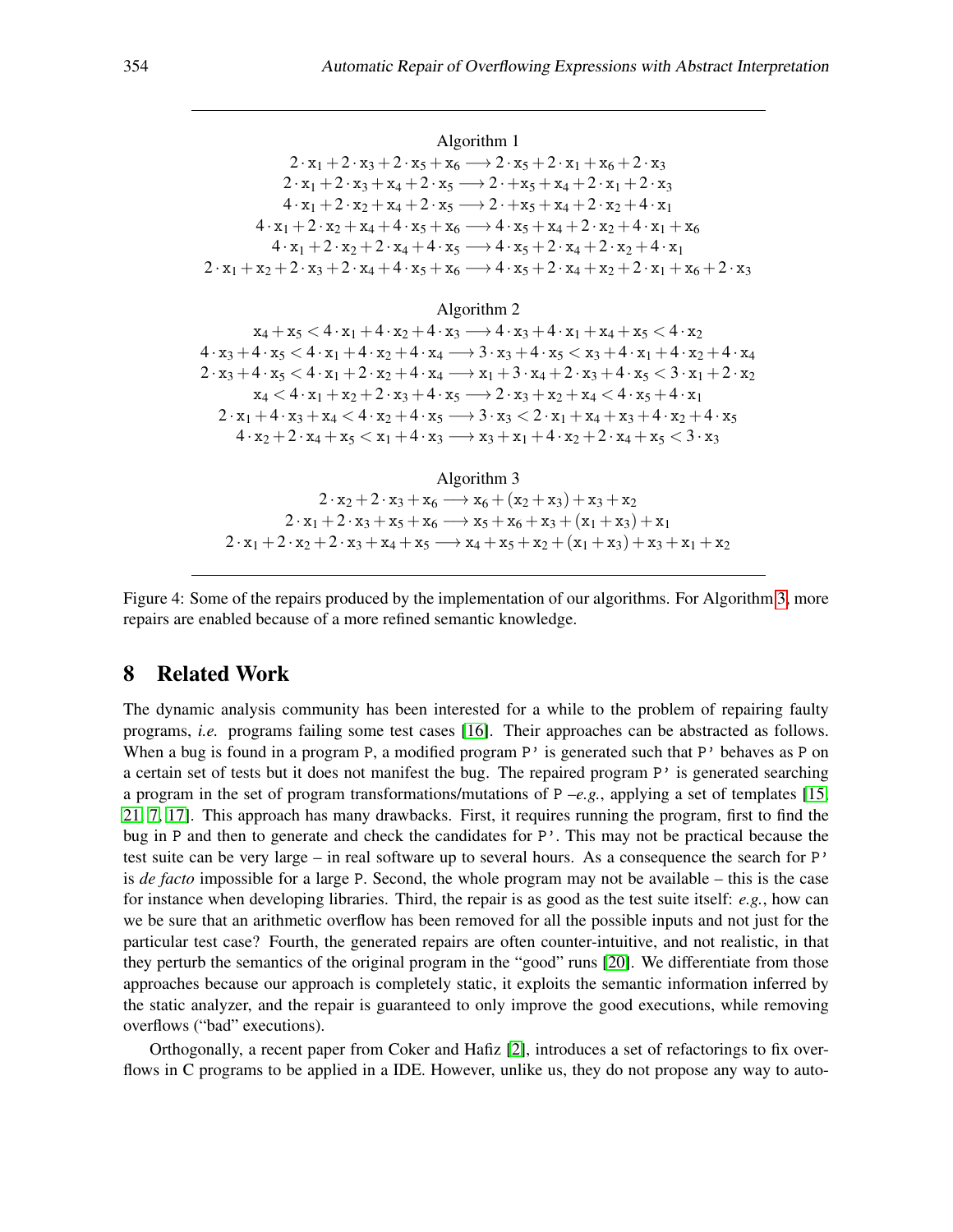matically generate such fixes.

The bases for our paper are [\[8\]](#page-15-4) and [\[10,](#page-15-12) [11\]](#page-15-13). In [\[8\]](#page-15-4) we introduced the concept of verified repair, the idea is that one can generate a program repair from the semantic information inferred by the static analyzer, and verify that it improves the program by removing bad behaviors while increasing good ones, up to some level of abstraction. We proposed some fixes for common bugs, including a greedy incomplete algorithm to fix overflowing expressions. Here we improve over such an algorithm, by first making clear the concept of input and output language, and that of the underlying semantic information used to repair the overflowing expression. Furthermore, in the present paper we present three algorithms for repairing expressions in common cases, and we formally study their properties (complexity and completeness). In [\[10,](#page-15-12) [11\]](#page-15-13) we considered the problem of generating (an approximation of) the most precise arithmetic expression over floating-point values [\[14\]](#page-15-14). The problem of improving a floating-point expression presents a slightly different challenge than the one considered here in that, in general, the expressions cannot be entirely repaired. Because the floating-point arithmetic introduces roundoff errors, it is in general impossible to find an equivalent expression which computes the exact result, *i.e.*, the result that we would obtain with real numbers. A verified repair then is an expression which is equivalent to the original one when interpreted over the real numbers and which is more accurate than the original expression in the sense that it returns a value closer to the mathematical result when evaluated with floating-point numbers.

## 9 Conclusions

It is our firm belief that we need to bring static analysis tools to the next level, to make them more practical. They should not limit themselves to find (or prove the absence of) bugs, but they should actively help the programmers by providing suggestions to improve their program, by removing the bug or by proposing better design choices.

In this paper, we considered the particular yet relevant problem of repairing integer expressions starting from the warnings and the invariants inferred by an abstract interpretation-based static analyzer. We characterized the three elements in the problem: (i) the input language for expressions ("which expression should I repair?"); (ii) the output language for the expressions ("how am I allowed to repair an expression?"); and (iii) the semantic information ("what do I know about the values of the expression?"). Then we focused our attention on three common cases, the repairing of: (i) linear expressions with intervals; (ii) Boolean expressions containing linear ones with intervals; and (iii) linear expressions with templates. We showed that in the first case, quite surprisingly, there exists a complete polynomial algorithm to solve the problem, whereas in the second we have a polynomial yet incomplete one, and in the third we have a complete but worst-case exponential one.

#### References

- <span id="page-14-0"></span>[1] Bruno Blanchet, Patrick Cousot, Radhia Cousot, Jérôme Feret, Laurent Mauborgne, Antoine Miné, David Monniaux & Xavier Rival (2003): *A static analyzer for large safety-critical software*. In Ron Cytron & Rajiv Gupta, editors: PLDI, ACM, pp. 196–207. Available at <http://doi.acm.org/10.1145/781131.781153>.
- <span id="page-14-1"></span>[2] Zack Coker & Munawar Hafiz (2013): *Program transformations to fix C integers*. In David Notkin, Betty H. C. Cheng & Klaus Pohl, editors: ICSE, IEEE / ACM, pp. 792–801. Available at [http://dl.acm.org/](http://dl.acm.org/citation.cfm?id=2486892) [citation.cfm?id=2486892](http://dl.acm.org/citation.cfm?id=2486892).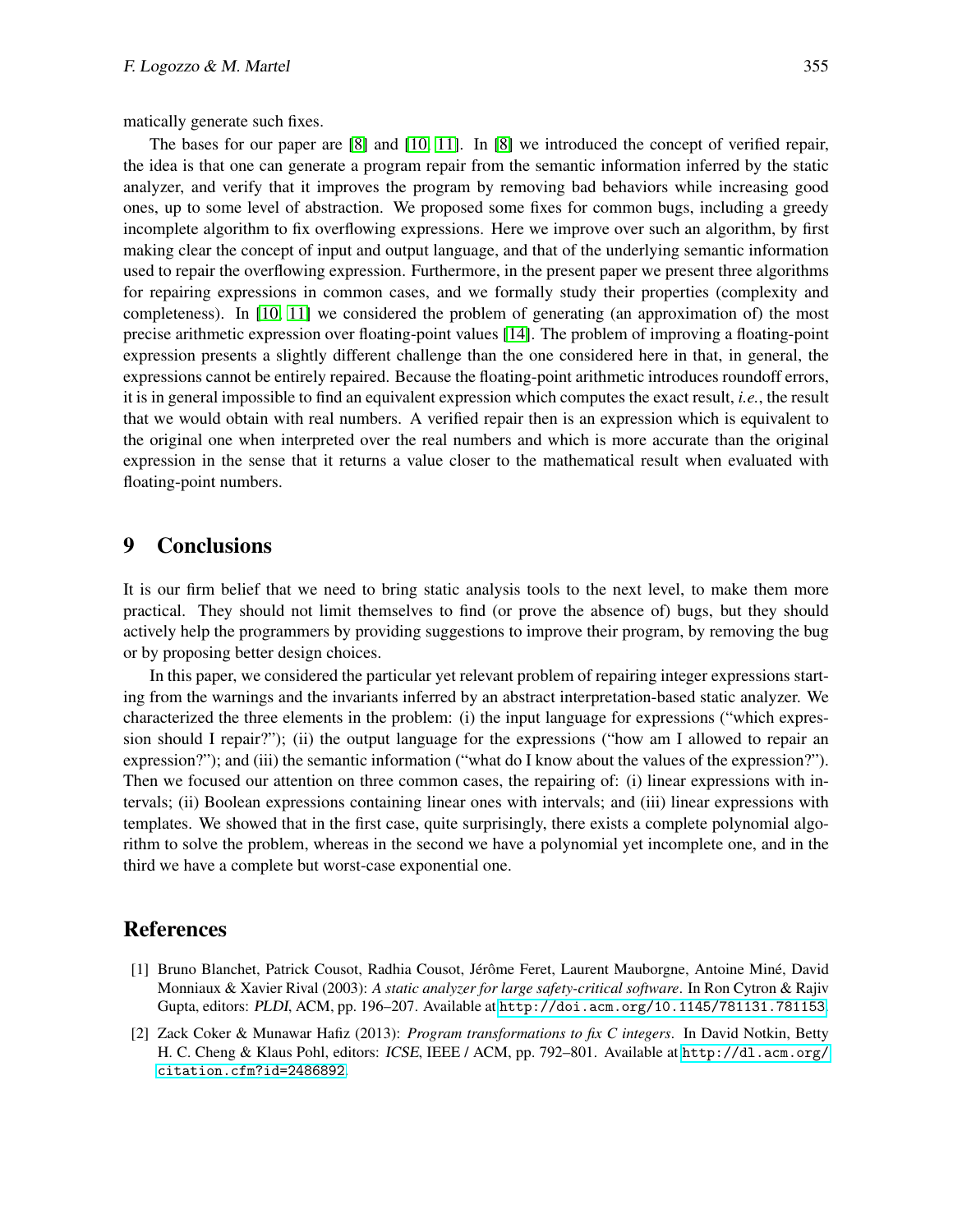- <span id="page-15-1"></span>[3] Patrick Cousot & Radhia Cousot (1977): *Abstract Interpretation: A Unified Lattice Model for Static Analysis of Programs by Construction or Approximation of Fixpoints*. In Robert M. Graham, Michael A. Harrison & Ravi Sethi, editors: POPL, ACM, pp. 238–252. Available at [http://doi.acm.org/10.1145/512950.](http://doi.acm.org/10.1145/512950.512973) [512973](http://doi.acm.org/10.1145/512950.512973).
- <span id="page-15-5"></span>[4] Manuel Fähndrich, Michael Barnett & Francesco Logozzo (2010): *Embedded contract languages*. In Sung Y. Shin, Sascha Ossowski, Michael Schumacher, Mathew J. Palakal & Chih-Cheng Hung, editors: SAC, ACM, pp. 2103–2110. Available at <http://doi.acm.org/10.1145/1774088.1774531>.
- <span id="page-15-0"></span>[5] Manuel Fähndrich & Francesco Logozzo (2010): *Static Contract Checking with Abstract Interpretation*. In Bernhard Beckert & Claude Marché, editors: FoVeOOS, Lecture Notes in Computer Science 6528, Springer, pp. 10–30. Available at [http://dx.doi.org/10.1007/978-3-642-18070-5\\_2](http://dx.doi.org/10.1007/978-3-642-18070-5_2).
- <span id="page-15-15"></span>[6] Martin Glinz, Gail C. Murphy & Mauro Pezze, editors (2012): ` *34th International Conference on Software Engineering, ICSE 2012, June 2-9, 2012, Zurich, Switzerland*. IEEE. Available at [http://ieeexplore.](http://ieeexplore.ieee.org/xpl/mostRecentIssue.jsp?punumber=6218989) [ieee.org/xpl/mostRecentIssue.jsp?punumber=6218989](http://ieeexplore.ieee.org/xpl/mostRecentIssue.jsp?punumber=6218989).
- <span id="page-15-10"></span>[7] Claire Le Goues, Michael Dewey-Vogt, Stephanie Forrest & Westley Weimer (2012): *A systematic study of automated program repair: Fixing 55 out of 105 bugs for* \$*8 each*. In Glinz et al. [\[6\]](#page-15-15), pp. 3–13. Available at <http://dx.doi.org/10.1109/ICSE.2012.6227211>.
- <span id="page-15-4"></span>[8] Francesco Logozzo & Thomas Ball (2012): *Modular and verified automatic program repair*. In Gary T. Leavens & Matthew B. Dwyer, editors: OOPSLA, ACM, pp. 133–146. Available at [http://doi.acm.](http://doi.acm.org/10.1145/2384616.2384626) [org/10.1145/2384616.2384626](http://doi.acm.org/10.1145/2384616.2384626).
- <span id="page-15-2"></span>[9] Francesco Logozzo & Manuel Fähndrich (2008): *Pentagons: a weakly relational abstract domain for the efficient validation of array accesses*. In Roger L. Wainwright & Hisham Haddad, editors: SAC, ACM, pp. 184–188. Available at <http://doi.acm.org/10.1145/1363686.1363736>.
- <span id="page-15-12"></span>[10] Matthieu Martel (2007): *Semantics-Based Transformation of Arithmetic Expressions*. In Hanne Riis Nielson & Gilberto Filé, editors: SAS, Lecture Notes in Computer Science 4634, Springer, pp. 298–314. Available at [http://dx.doi.org/10.1007/978-3-540-74061-2\\_19](http://dx.doi.org/10.1007/978-3-540-74061-2_19).
- <span id="page-15-13"></span>[11] Matthieu Martel (2009): *Program transformation for numerical precision*. In German Puebla & German Vidal, editors: PEPM, ACM, pp. 101–110. Available at <http://doi.acm.org/10.1145/1480945.1480960>.
- <span id="page-15-3"></span>[12] Antoine Miné (2006): *The octagon abstract domain*. Higher-Order and Symbolic Computation 19(1), pp. 31–100. Available at <http://dx.doi.org/10.1007/s10990-006-8609-1>.
- <span id="page-15-6"></span>[13] Ramon E. Moore, R. Baker Kearfott & Michael J. Cloud (2009): *Introduction to Interval Analysis*. SIAM, doi[:10.1137/1.9780898717716.](http://dx.doi.org/10.1137/1.9780898717716)
- <span id="page-15-14"></span>[14] Jean-Michel Muller, Nicolas Brisebarre, Florent de Dinechin, Claude-Pierre Jeannerod, Vincent Lefevre, ` Guillaume Melquiond, Nathalie Revol, Damien Stehlé & Serge Torres (2010): *Handbook of Floating-Point Arithmetic*. Birkhäuser. Available at <http://dx.doi.org/10.1007/978-0-8176-4705-6>.
- <span id="page-15-9"></span>[15] Jeff H. Perkins, Sunghun Kim, Samuel Larsen, Saman P. Amarasinghe, Jonathan Bachrach, Michael Carbin, Carlos Pacheco, Frank Sherwood, Stelios Sidiroglou, Greg Sullivan, Weng-Fai Wong, Yoav Zibin, Michael D. Ernst & Martin C. Rinard (2009): *Automatically patching errors in deployed software*. In Jeanna Neefe Matthews & Thomas E. Anderson, editors: SOSP, ACM, pp. 87–102. Available at [http://doi.acm.org/](http://doi.acm.org/10.1145/1629575.1629585) [10.1145/1629575.1629585](http://doi.acm.org/10.1145/1629575.1629585).
- <span id="page-15-8"></span>[16] Mauro Pezze, Martin C. Rinard, Westley Weimer & Andreas Zeller (2011): ` *Self-Repairing Programs (Dagstuhl Seminar 11062)*. Dagstuhl Reports 1(2), pp. 16–29. Available at [http://dx.doi.org/10.](http://dx.doi.org/10.4230/DagRep.1.2.16) [4230/DagRep.1.2.16](http://dx.doi.org/10.4230/DagRep.1.2.16).
- <span id="page-15-11"></span>[17] Hesam Samimi, Max Schäfer, Shay Artzi, Todd D. Millstein, Frank Tip & Laurie J. Hendren (2012): Auto*mated repair of HTML generation errors in PHP applications using string constraint solving*. In Glinz et al. [\[6\]](#page-15-15), pp. 277–287. Available at <http://dx.doi.org/10.1109/ICSE.2012.6227186>.
- <span id="page-15-7"></span>[18] Sriram Sankaranarayanan, Henny B. Sipma & Zohar Manna (2005): *Scalable Analysis of Linear Systems Using Mathematical Programming*. In Radhia Cousot, editor: VMCAI, Lecture Notes in Computer Science 3385, Springer, pp. 25–41. Available at [http://dx.doi.org/10.1007/978-3-540-30579-8\\_2](http://dx.doi.org/10.1007/978-3-540-30579-8_2).